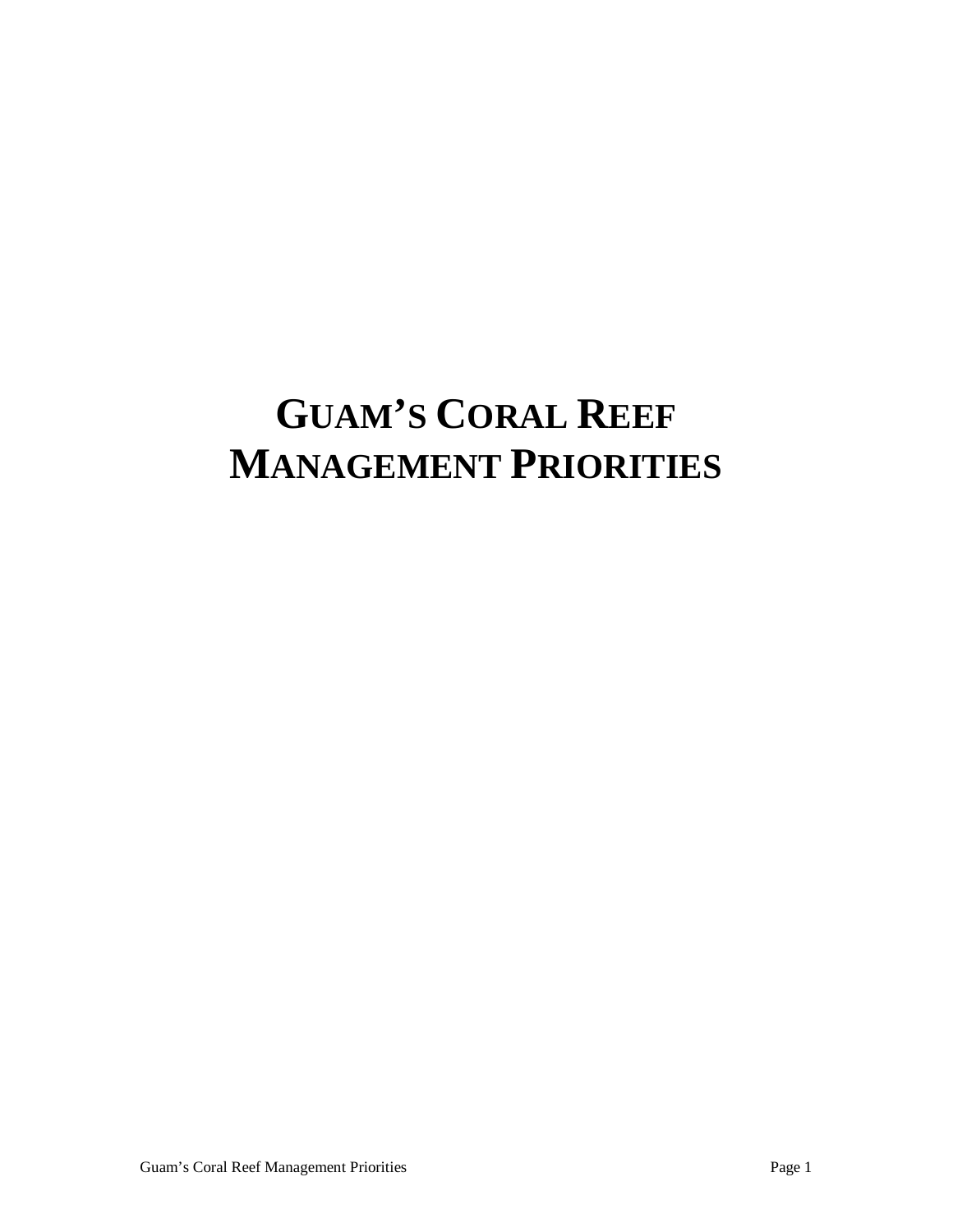# **INTRODUCTION**

The purpose of this Priority Setting document is to articulate a set of strategic coral reef management priorities developed in consensus by the coral reef managers in Guam. NOAA will use this document in conjunction with its 2010–2015 Coral Reef Conservation Program National Goals and Objectives (available at www.coralreef.noaa.gov) to direct its investment in activities in each jurisdiction through grants, cooperative agreements and internal funding. NOAA will also make the document available to other potential funders (NGOs, federal partners, etc.) and encourage leveraging and new or expanded partnerships to build common coral reef conservation goals.

The work presented here is being facilitated by the NOAA Coral Reef Conservation Program (NOAA CRCP) as part of an ongoing effort to develop place-based, local coral reef management priorities in each of the seven U.S. state and territorial coral reef jurisdictions (American Samoa, Commonwealth of the Northern Mariana Islands, Florida, Hawaii, Guam, Puerto Rico and the U.S. Virgin Islands) and conduct capacity assessments to identify the support needed to accomplish those priorities. The first step in this effort has been to work with the core group of coral reef managers (local, placebased) in each jurisdiction to articulate a set of strategic coral reef management priorities. The second, and next, step will be to complete a capacity needs assessment that helps each state and territory realize these priorities.

This priority setting process stems from an external review of NOAA CRCP conducted in 2007 to independently assess how effectively the program has met its goals. The review included recommendations for future improvements. In response to the review, NOAA CRCP developed a "Roadmap for the Future," laying out new principles and priorities. A key part of this new Roadmap includes developing management priorities for each and all of the coral reef jurisdictions and conducting capacity assessments to achieve these priorities. NOAA CRCP is providing support to the jurisdictions to coordinate with the broader management community in each place to determine these strategic goals and objectives for each state and territory. Priority setting initiatives began in 2009 with implementation phased in two to three jurisdictions per year. The capacity assessments will follow, beginning in late 2010.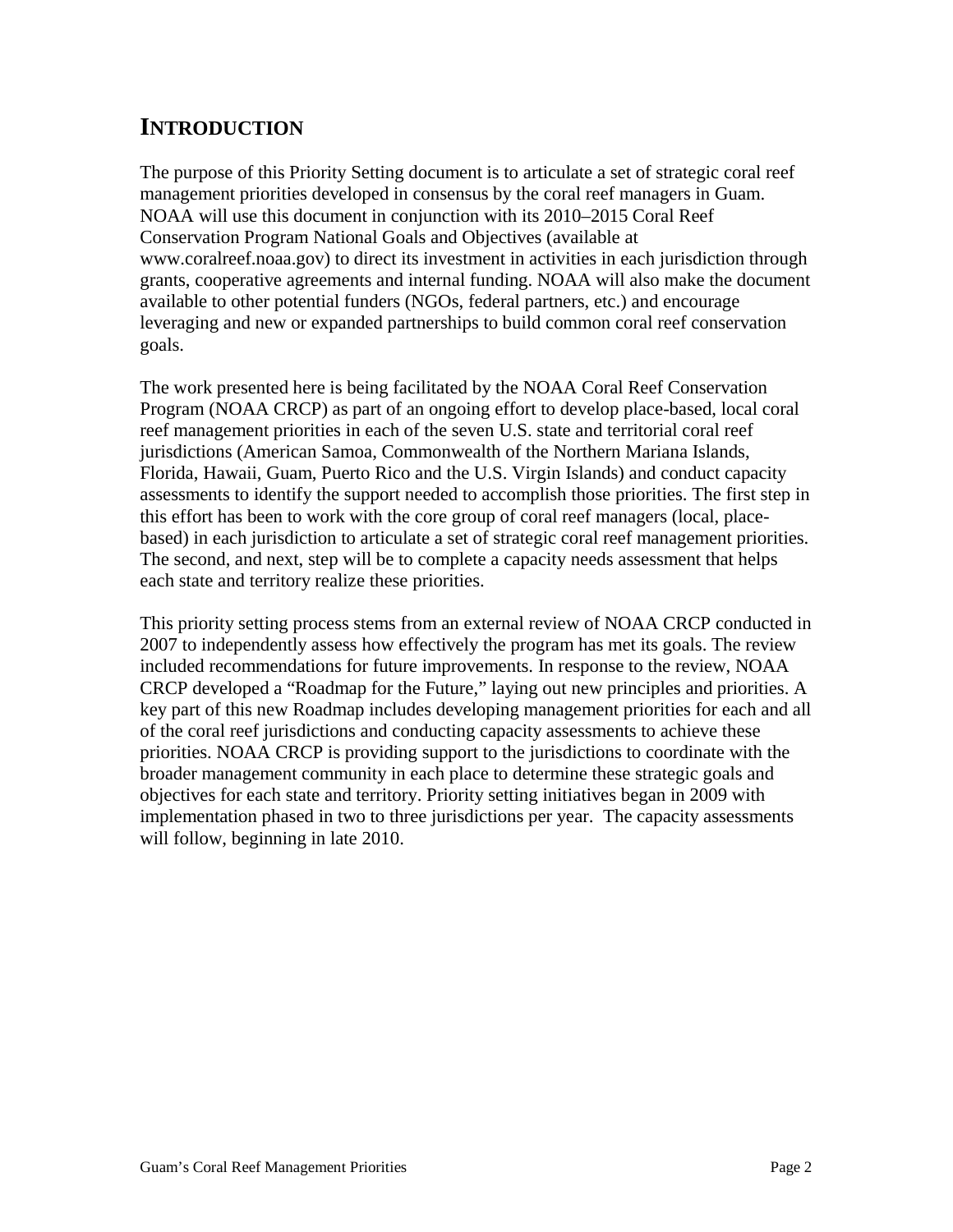This Priority Setting document is divided into the following sections:

- 1. Scope, Development and Prioritization Process: This section details the process by which the priority goals and objectives were reached, including the preparation for the workshop, work done at the workshop and the post-workshop refining process.
- 2. Strategic Coral Reef Management Priorities: This section presents the entire framework of goals and objectives developed and agreed upon by the core group during this process. The Priority Goals and Objectives are highlighted in this section. These are the top priorities for management action as agreed upon by the core managers group.
- 3. Linkages to NOAA's National Goals and Objectives: This section describes how the local jurisdiction management priorities align with NOAA CRCP's priorities and direction.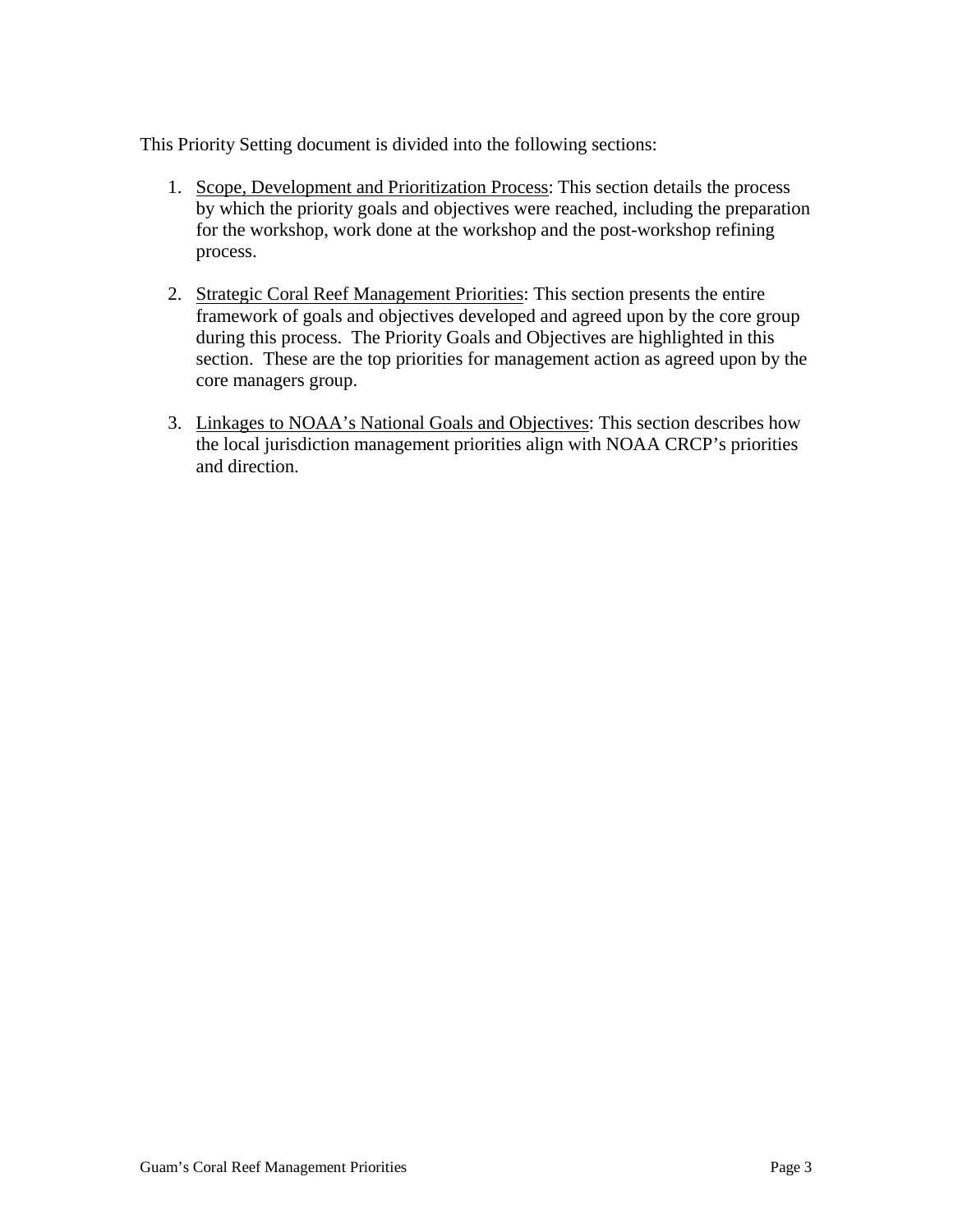# **SECTION ONE: SCOPE, DEVELOPMENT AND PRIORITIZATION PROCESS**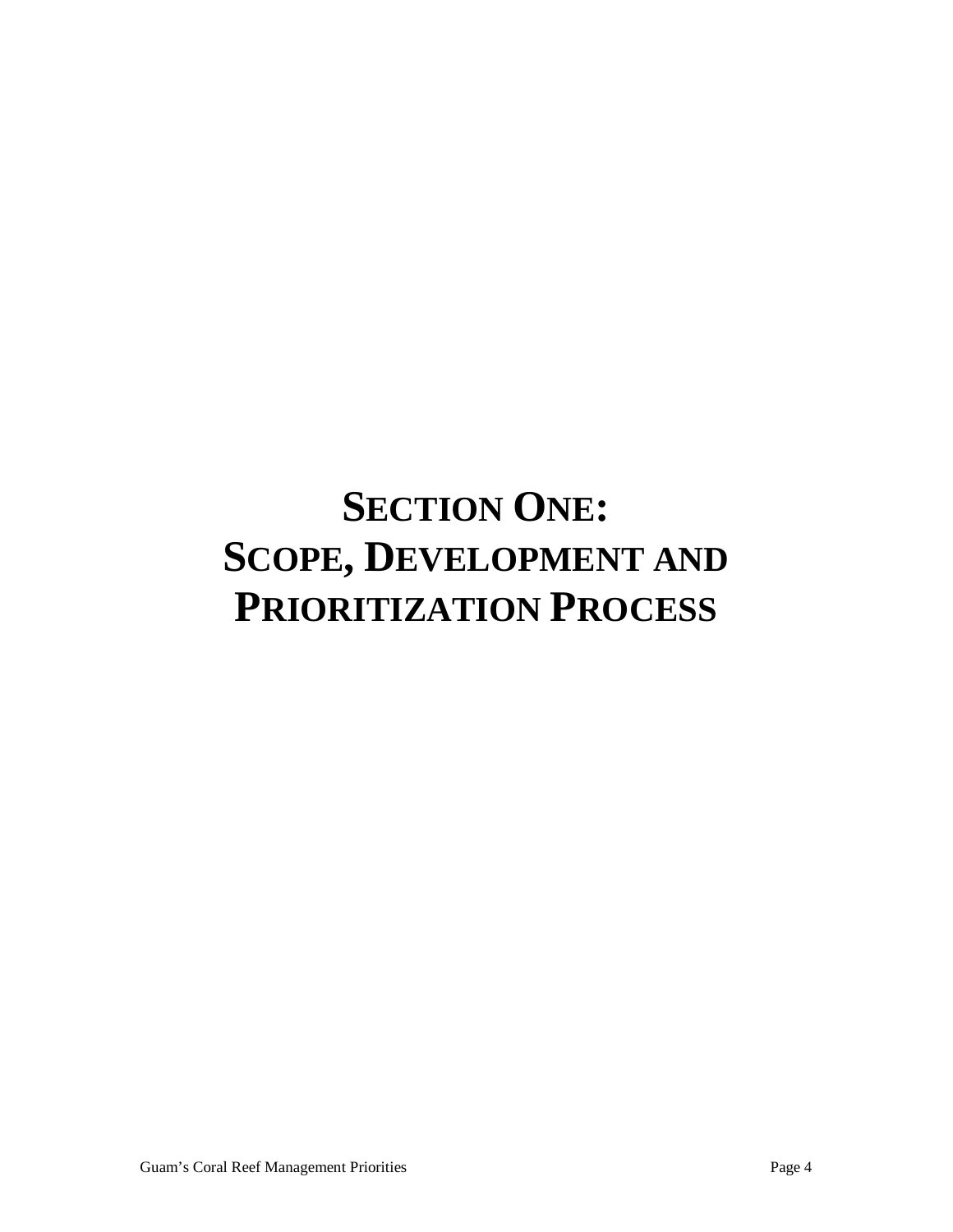This document captures the final set of priorities agreed upon by the core managers group at the priority setting workshop. The core managers group is defined as the "placebased" coral reef managers who have the direct responsibility for managing the coral reef ecosystem in a particular geographic location. The managers as well as those who were asked to participate in the initial analysis and review this document are listed in Appendix 1.

In preparation for the workshop, previously identified goals and objectives were taken from current management documents and presented in the Situation Analysis. The Situation Analysis is a preparatory document that summarizes: coral reef threats, condition and trends; key management issues; and key agencies' management goals ahead of meetings and interviews. Its primary purpose is to compile and consolidate available management documents from various management bodies and geographic localities. Appendix 2 presents a summary of the Situation Analysis' findings.

This Situation Analysis was augmented by a series of interviews that captured managers' working perceptions of management goals as they are stated in management documents. Taken together, along with the current version of Guam's Local Action Strategy (LAS) document, this information formed the basis for the workshop discussions by offering an initial set of goal areas to consider.

During the interviews with the core coral reef managers and management advisors in Guam, facilitators identified challenges to and current deficiencies in achieving stated goals and objectives, noting specific capacity gaps that likely will need attention. This information will serve as the starting point for the capacity assessment, to be completed in the following year. It is summarized in Appendix 3.

Workshop participants worked from the Situation Analysis, interviews and current version of Guam's LAS document to create a comprehensive set of goals and objectives for five priority areas. These were agreed upon by the core group as areas that were most important to the successful management and conservation of the Guam's coral reefs. They are:

- o Impacts of Land-Based Sources of Pollution
- o Fisheries and Impacts of Fishing
- o Impacts of Military Build-Up
- o Impacts of Recreational Use
- o Impacts of Climate Change

These five priority areas are encompassed by two larger overarching goals that guide coral reef management efforts on Guam. The first is the Micronesia Challenge (www.micronesiachallenge.org). This regional commitment to effectively conserve at least 30% of the near-shore marine resources and 20% of the terrestrial resources across Micronesia by 2020, provides a framework to guide resource management and conservation in Guam. The government of Guam and its coral reef managers are committed to achieving the goals of the challenge in Guam. Closely related to the Micronesia Challenge is the need to increase the resiliency of Guam's reefs and coastal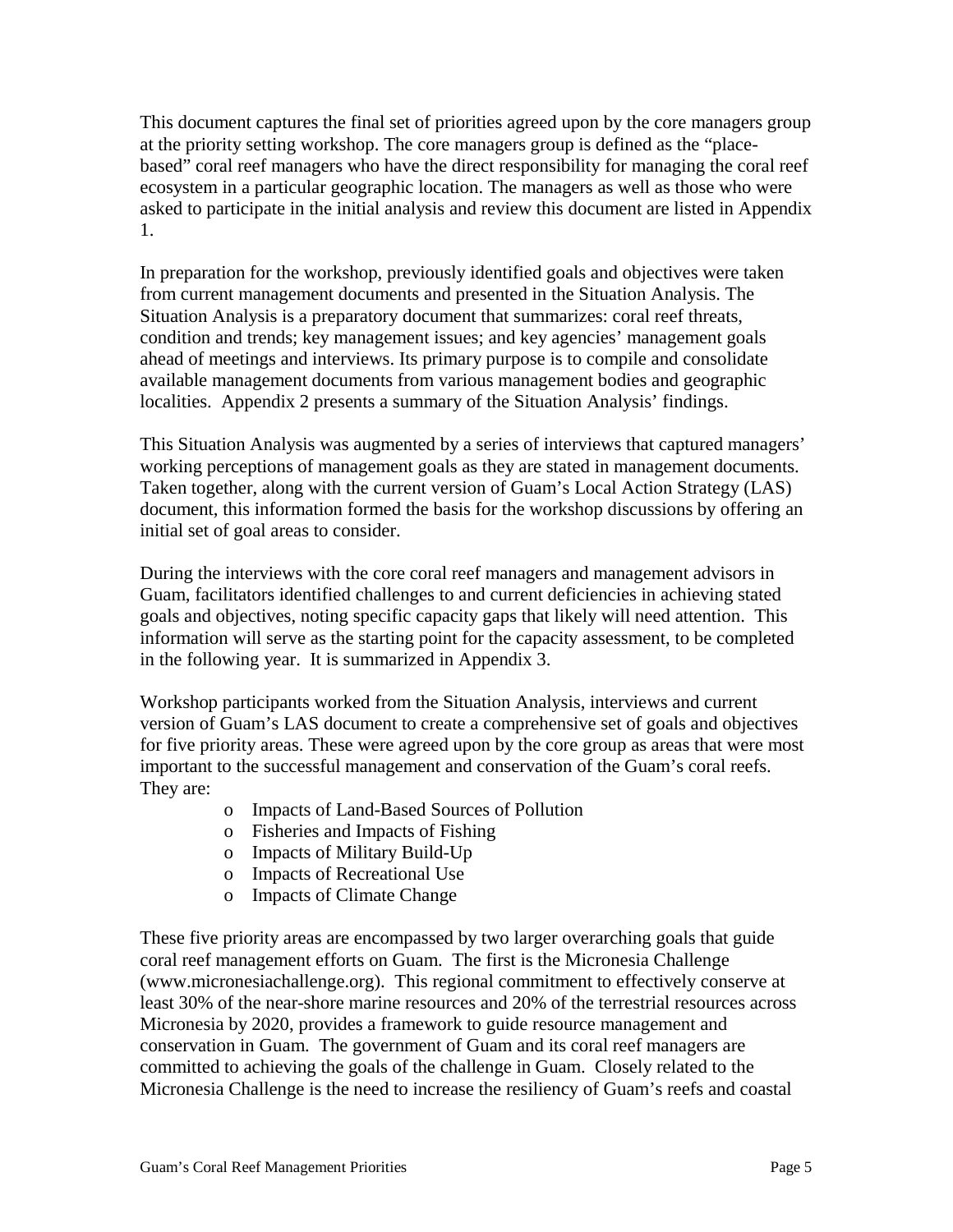communities in the face of climate change, rapid population increase and ocean acidification. The theme of reef resiliency is an important component of reef management on Guam and serves as a connection between all five priority areas.

For the purpose of this exercise, the following definitions were used:

**Goals** are defined as the highest-level result the jurisdiction seeks to achieve (e.g., stable, sustainable coral reef ecosystems) in the next five to seven years.

**Objectives** are defined as the environmental, social and institutional outcomes the jurisdiction must achieve to reach the end goal. Objectives are generally actionable within a three- to five-year time frame.

**Actions** are projects, procedures or techniques intended to implement an objective**.** 

On the first day of the workshop, small groups presented their recommendations to all participants for discussion and evaluation. Each participant then identified his or her top eight priority objectives. During the second day of the workshop, participants identified specific management actions intended to implement those objectives they identified as having the highest priority.

This document presents both the comprehensive set of goals and objectives as developed by the core group as well as the priorities. **The priorities are those goals and objectives the core group identified through the above process as those that require immediate attention over the short term.** These Priority Goals and Objectives will guide NOAA CRCP funding allocations for management activities. The NOAA CRCP understands and respects the flexibility required by coral reef managers in implementing complex conservation and management programs. Should the partners seek funding for projects related to off-priority issues (either in the comprehensive framework of goals and objectives in this document or a new emerging issue not reflected in this document) it will need to be fully explained why the requested funding is most appropriate for the offpriority work versus efforts to address the priority Goals and Objectives identified through this process.

The Priority Goals and Objectives are identified by blue font and italic. The top five priorities identified and ranked by the workshop participants are:

- 1. Improve the condition of coral reef ecosystems by reducing the amount of sediment and pollution from development, fires, recreational users and agriculture in Guam's watersheds.
- 2. Protect Guam's coral reef fisheries resources for current and future generations through effective management that conserves aquatic and marine ecosystems and ensures the condition, welfare and integrity of marine ecosystems.
- 3. Mitigate the existing and anticipated pressures of rapid development on Guam's coral reefs by implementing the Guam Natural Resources Strategy with a focus on Apra Harbor through 2012.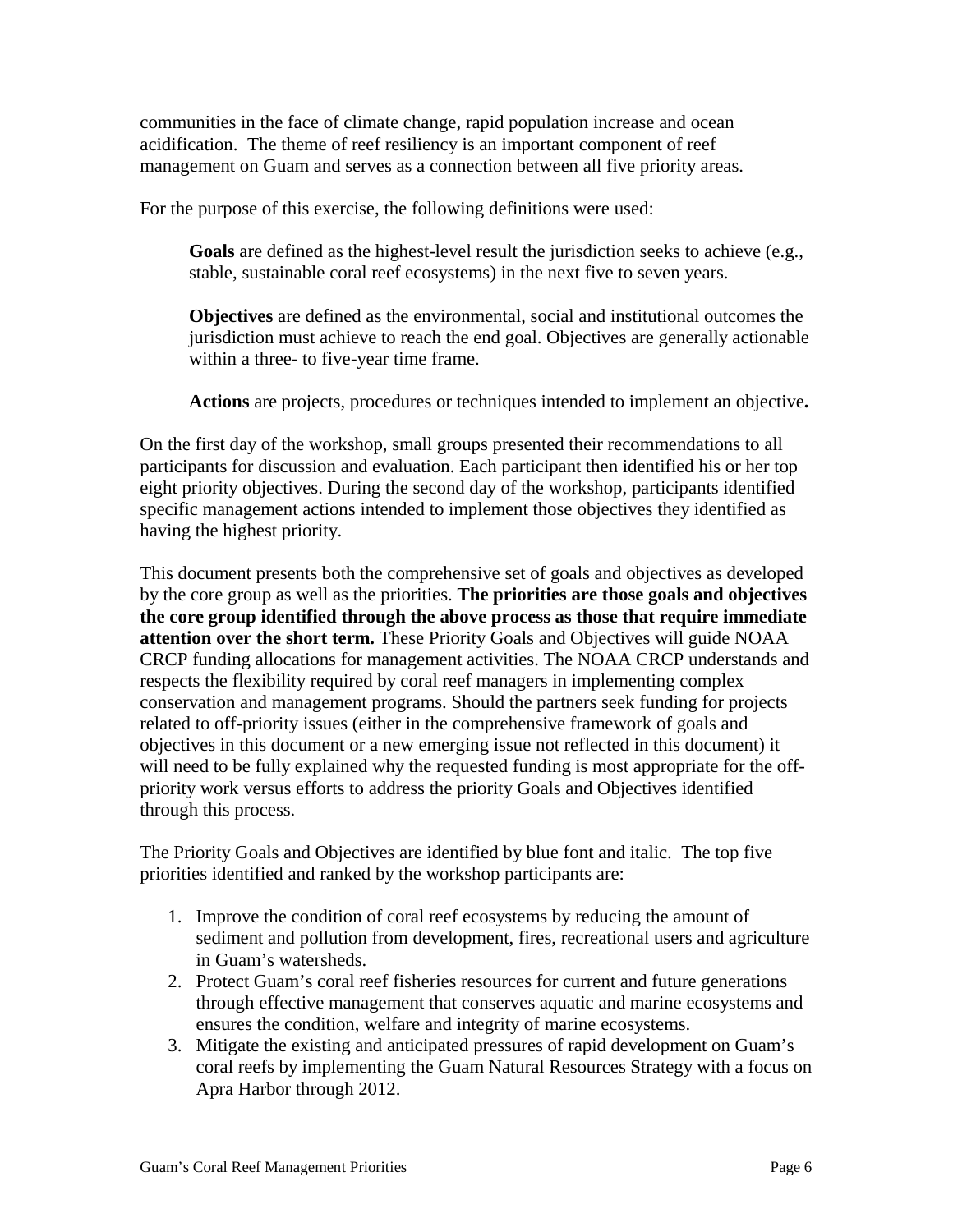- 4. Improve the condition of Guam's coral reef ecosystems by reducing negative recreational impacts.
- 5. Improve management of Guam's coral reef ecosystems to enhance resilience and recovery processes.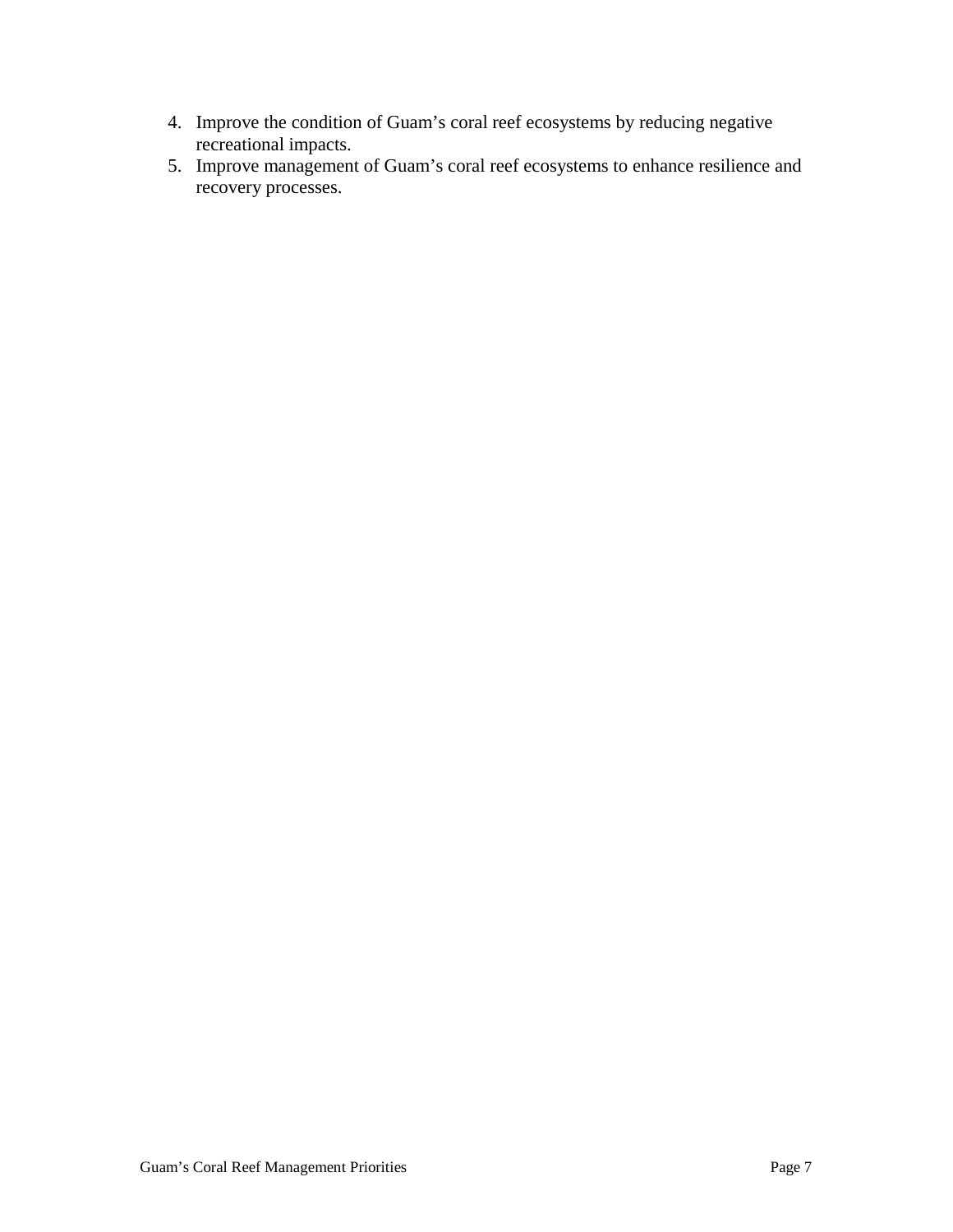# **SECTION TWO: STRATEGIC CORAL REEF MANAGEMENT PRIORITIES**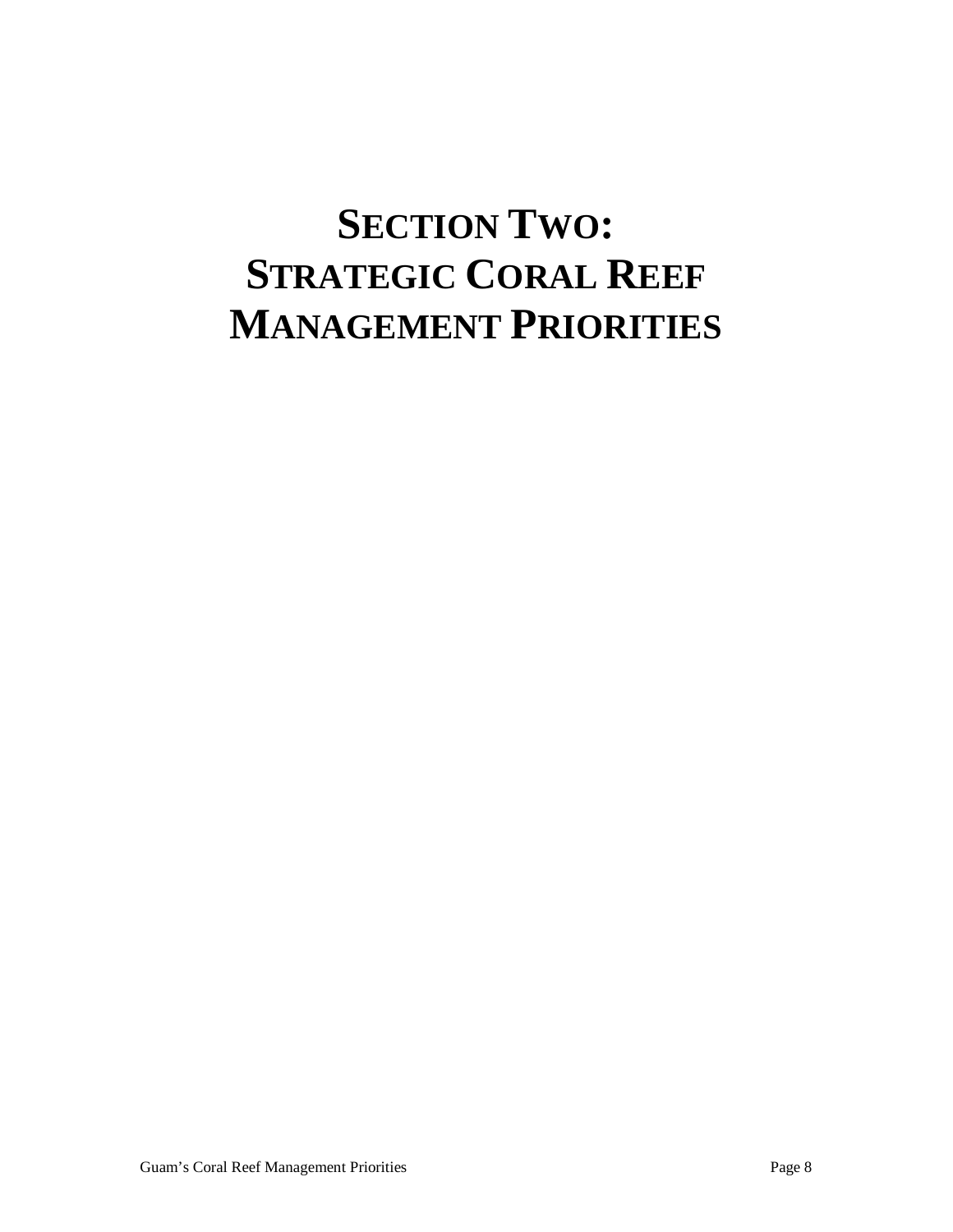This section presents the entire framework of goals and objectives developed and agreed upon by the core group during this process. In this section, the **Priority Goals and Objectives are highlighted in blue/italic font.** These are the top priorities for management action as agreed upon by the core managers group. These Priority Goals and Objectives will guide funding allocations for management activities.

Not all goals or need areas identified through this initiative—either through the Situation Analysis or the workshop—rose to the level of being a priority for all managers or are encompassed in the needs of the entire jurisdiction. Many of these issues are of significant importance to specific geographic areas, but may not be relevant to the entire territory of Guam.

# **A. IMPACTS OF LAND-BASED SOURCES OF POLLUTION**

*GOAL: Improve the condition of coral reef ecosystems by reducing the amount of sediment and pollution from development, fires, recreational users and agriculture in Guam's watersheds.*

*OBJECTIVE A1: Implement Conservation Action Plans (CAPs) for priority watersheds by 2015 as a model approach to site-based planning and management. (The Piti CAP includes activities to manage land-based sources of pollution and recreational impacts to reefs, increase awareness of the impacts to reefs and fill gaps in knowledge through management-related research.)*

Key Actions To Achieve this Objective

- Develop a prioritized action plan for implementation using CAP tables by 2010 (developed using the Miradi tool).
- Implement action plan starting with projects designated as high priority by 2011.
- Provide effective enforcement against illegal activities.
- Measure effectiveness of actions on annual basis with Coral Reef Working Group (CRWG) and use this annual assessment to revisit CAP annually and revise as necessary.
- Identify one additional priority watershed, in addition to Manell Geus, for CAP that would be completed in the next seven years. Incorporate experience gained through the implementation of the Piti CAP and action plan by 2013.
- Partner with other Guam and federal agencies in additional priority watersheds to develop management plans to minimize sediment runoff.

*OBJECTIVE A2: Encourage implementation of revised Guam Soil Erosion and Sediment Control and Stormwater rules and regulations, Guam Seashore Reserve Plan, and updated zoning and building codes pending formal approval by Guam administration.*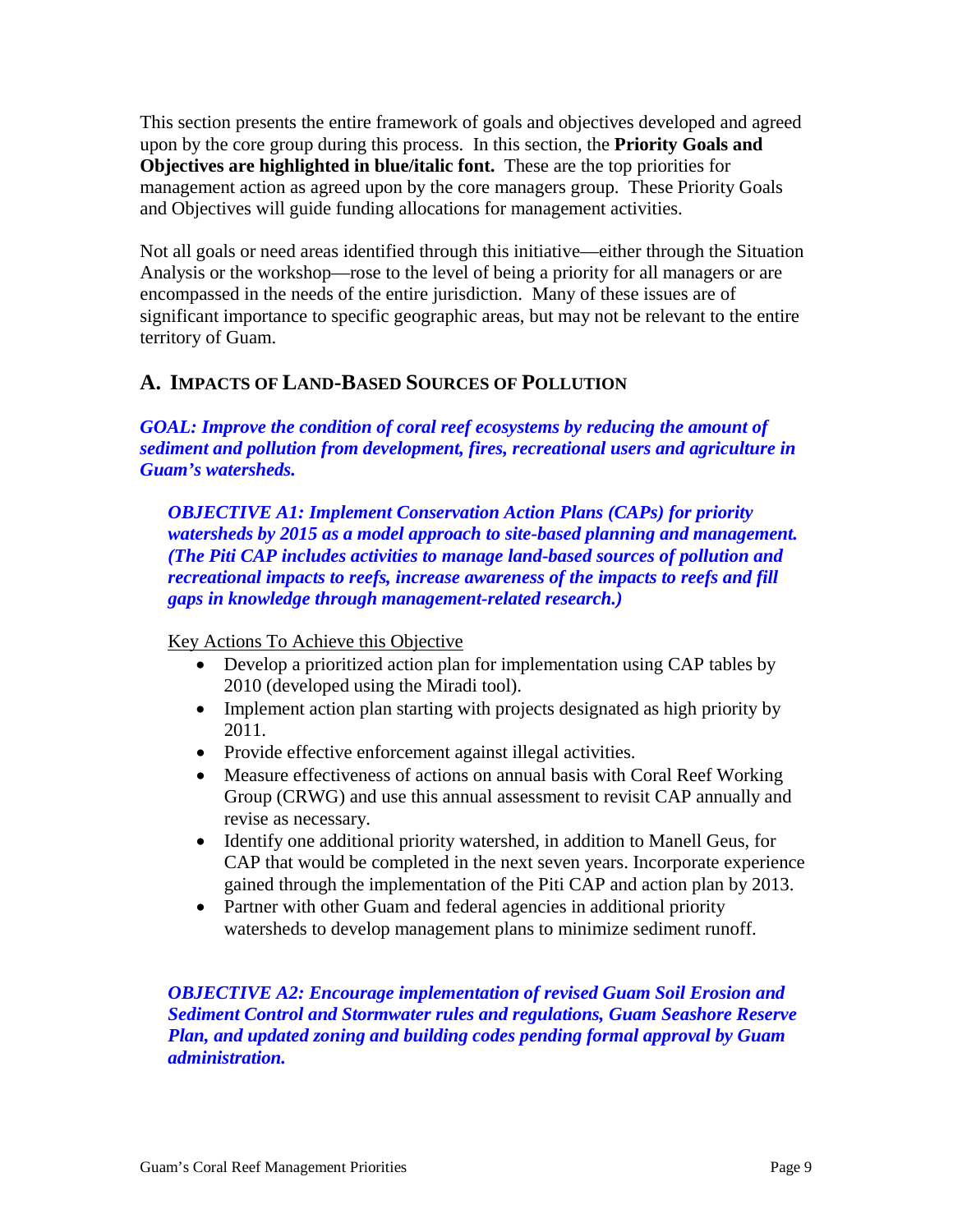Key Actions To Achieve this Objective

- Encourage expedited review and approval of the Guam Soil Erosion and Sediment Control and Stormwater Rules and Regulations (Revisions may be delayed by Executive Order) starting in 2010.
- Complete final version of CNMI and Guam Stormwater Management Manual and the Seashore Reserve Plan by 2010 (incorporate the DPW Stormwater Manual into the Guam Stormwater Management Criteria).
- Update zoning and building codes upon completion and approval of the CNMI and Guam Stormwater Management Criteria and Seashore Reserve Plan by 2011 (assuming approval of Guam Erosion Control and Stormwater Management Regulations).
- Design an enforcement strategy for the CNMI and Guam Stormwater Management Criteria and Seashore Reserve Plan by 2012.
- Design a strategy for assessing the effectiveness of the implementation of the Stormwater Management Criteria and Seashore Reserve Plan by 2013.

### *OBJECTIVE A3: Educate target stakeholder groups about the sedimentation issues associated with specific watershed uses and activities.*

Key Actions To Achieve this Objective

- Define target stakeholder groups.
- Target education and outreach efforts in priority watersheds identified in Objective A1.
- Engage community before developing and implementing specific regulations by 2010.
- Engage social marketing expert to develop targeted outreach campaign for these watersheds by 2011. Expert should consider RARE-type campaign in addressing arson issues. (RARE is an organization whose mission is to conserve imperiled species and ecosystems by inspiring people to care about and protect nature.) The expert should also incorporate findings from appropriate studies into outreach messages.
- Partner with NGOs or similar organizations to implement targeted outreach campaigns once developed and approved by CRWG by 2012.
- Create public information officer position. This position is needed to promote a range of coastal management and coral management initiatives, including this outreach campaign by 2010.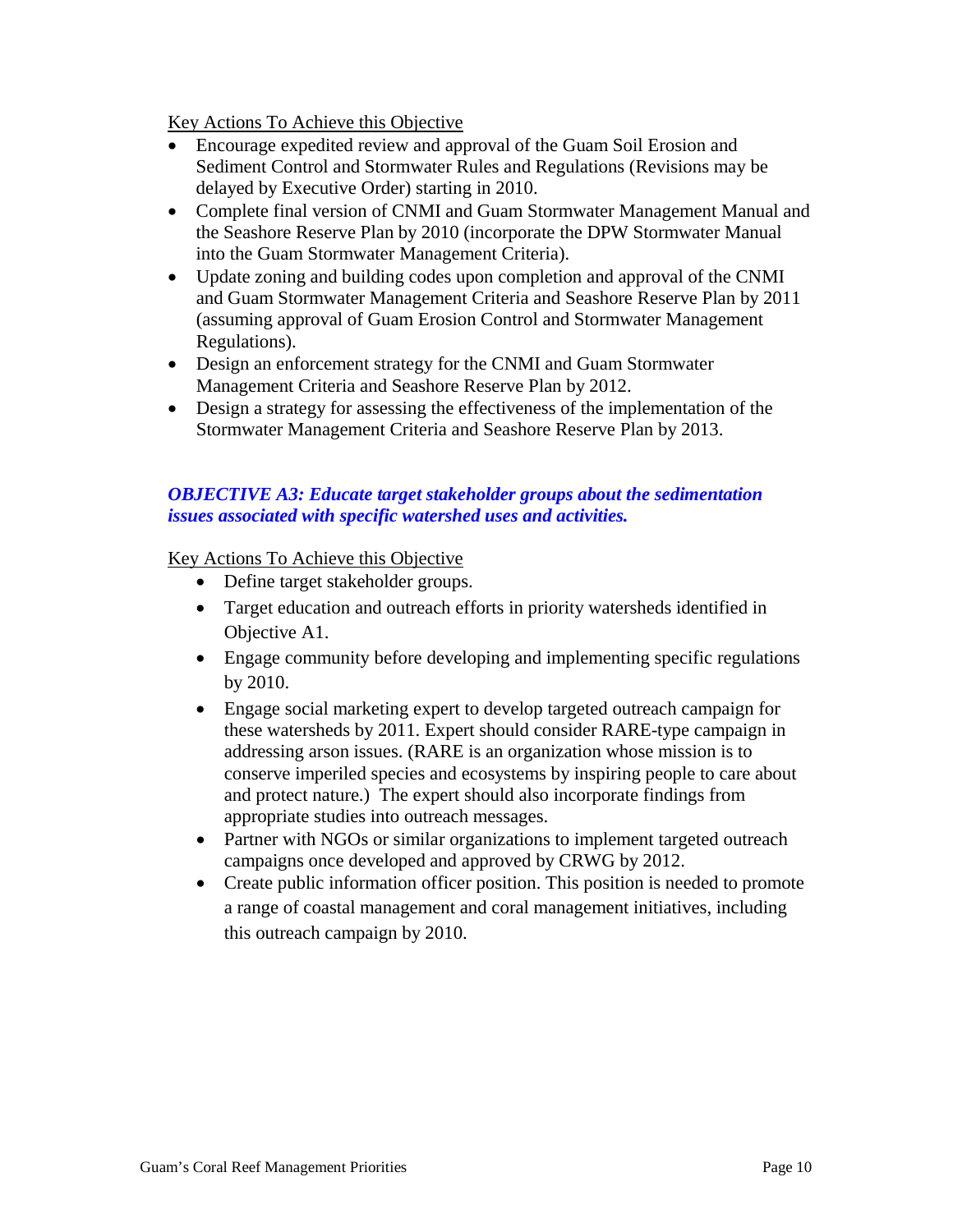### **B. FISHERIES AND IMPACTS OF FISHING**

*GOAL: Protect Guam's coral reef fisheries resources for current and future generations through effective management that conserves aquatic and marine ecosystems and ensures the condition, welfare and integrity of marine ecosystems.*

### *OBJECTIVE B1:*

*Increase management-related monitoring and research of coral reef fisheries to determine the status of target reef fishery stocks, levels of effort that are sustainable, habitat impacts and management effectiveness.*

Key Actions To Achieve this Objective

- Synthesize existing fisheries data from monitoring and research projects, including but not limited to the Division of Aquatic and Wildlife Resources (DAWR) creel surveys, to establish a baseline dataset for Guam that describes current resource status. This dataset will be used to support and improve enforcement and management actions. Collect this information in a common and accessible database that allows resource managers to store and share data by 2013.
- Develop uniform monitoring protocols so trends in the resource can be consistently measured between sites and over time by 2011. Train agency staff and partners in uniform monitoring techniques. Provide resources to analyze data and report results to reef management community, fishermen and legislature.
- Identify priority-monitoring sites, including key fisheries spawning aggregations and nursery areas. Conduct monitoring inside and outside of marine preserves. Provide the necessary resources to hire and train marine protected area (MPA) guides to assist with site-specific monitoring using uniform protocols by 2012.
- Conduct research aimed at understanding connectivity across the archipelago, between existing marine preserves on Guam and between preserves and nonpreserve areas. Research activities may involve adult and larval fish tagging/tracking, meso- and fine-scale ocean current characterization and related research endeavors.
- Develop connectivity models at regional, local and site-specific scales based on data obtained through targeted research activities.
- Implement major objectives in the National Marine Fisheries Service (NMFS) Habitat Assessment Improvement Plan, which are relevant to Guam's coral reefs. Such as conducting improved habitat assessments to: refine/narrow definitions of Essential Fish Habitat (EFH) and Habitat of Particular Concern (HAPC); prioritize habitat protection, restoration, and mitigation; improve accuracy of EFH consultations regarding proposed (fishing or non-fishing) impacts; improve quantification of habitat value/loss and mitigation recommendations; improve integrated ecosystem assessments (ecosystem-based fishery management).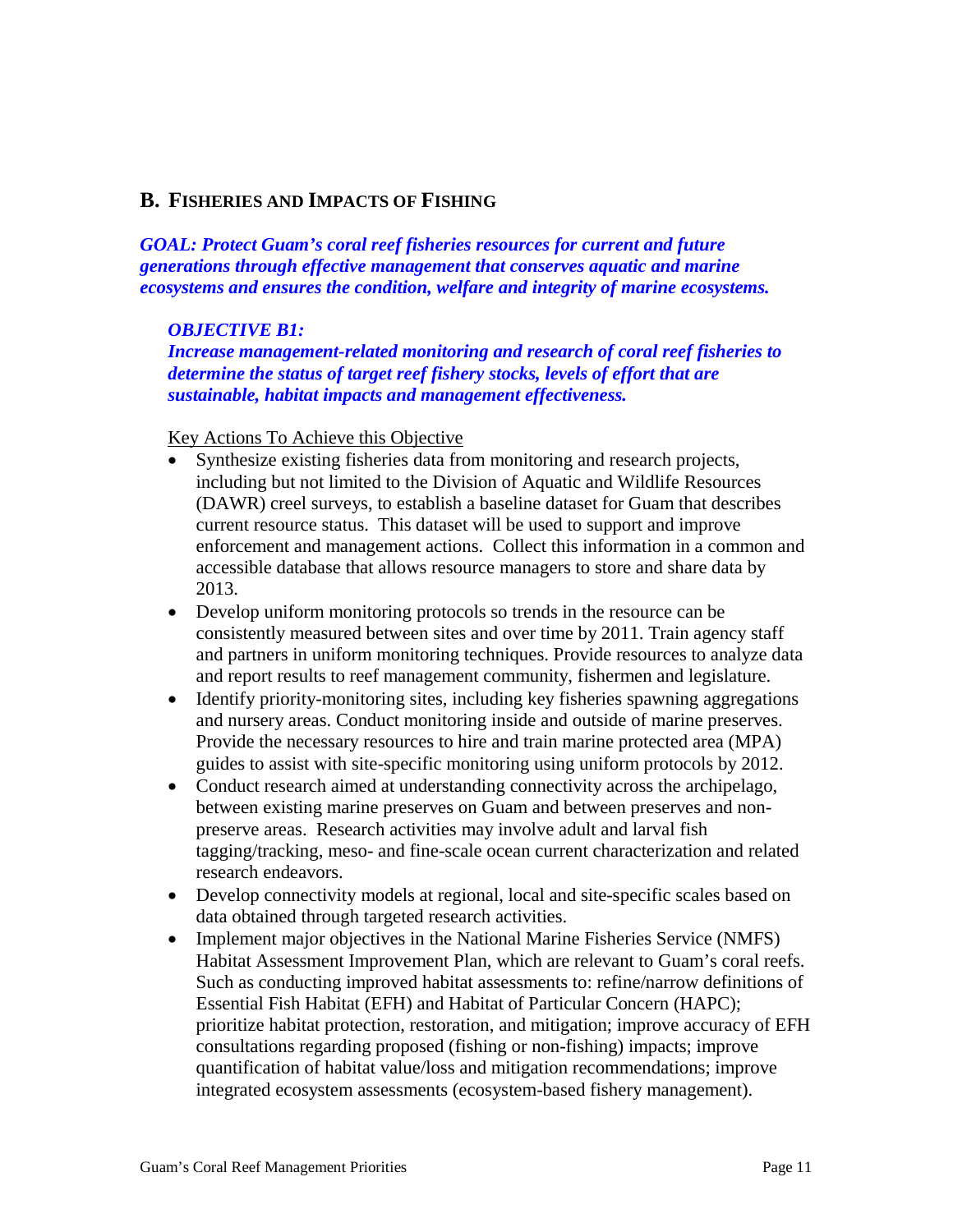### *OBJECTIVE B2: Create community management programs that increase public knowledge of, support for, and participation in marine preserves and science-based management.*

### Key Actions To Achieve this Objective

- Initiate Limits of Acceptable Change (LAC) analysis in Piti and Tumon (started in September 2009, will feed into community watch).
- Starting with existing MPA and priority watersheds, identify potential communities to pilot a community management program by 2012.
- Seek additional staff to facilitate development of community management programs, including a fisheries extension officer, public information officer and outreach specialist by 2012.
- Work with community to develop and implement management programs, such as the community watch program by 2012.

### *OBJECTIVE B3: Increase socioeconomic monitoring and research to better understand the interactions of users with the resources.*

Key actions To Achieve this Objective

- Assess fishing techniques to determine the impacts, number of users and cultural importance of the methods.
- Increase creel survey analysis to assess the socioeconomic characteristics of fishermen, and their effort and success at recreational and commercial fishing.

### *OBJECTIVE B4: Support, enhance and improve the regulations of resource use activities that impair fisheries or fish habitat.*

### Key Actions To Achieve this Objective

- Increase enforcement capacity of regulatory agencies—including augmenting salaries of enforcement personnel and providing needed equipment and supplies by 2011.
- Establish a Conservation Officer Reserve Program by 2011. The framework for the program was recently established under Guam Public Law 28–30 and will allow DAWR to offer a stipend to part-time "reservists" and increase DAWR enforcement capacity. The program has not yet been implemented.
- Examine fish life history data to consider species-specific regulations.

OBJECTIVE B5: Improve educational programs to enhance understanding of fisheries status and management needs.

OBJECTIVE B6: Develop partnerships with federal resource managers to facilitate effective management of aquatic resources in federally controlled areas (e.g., National Park Service).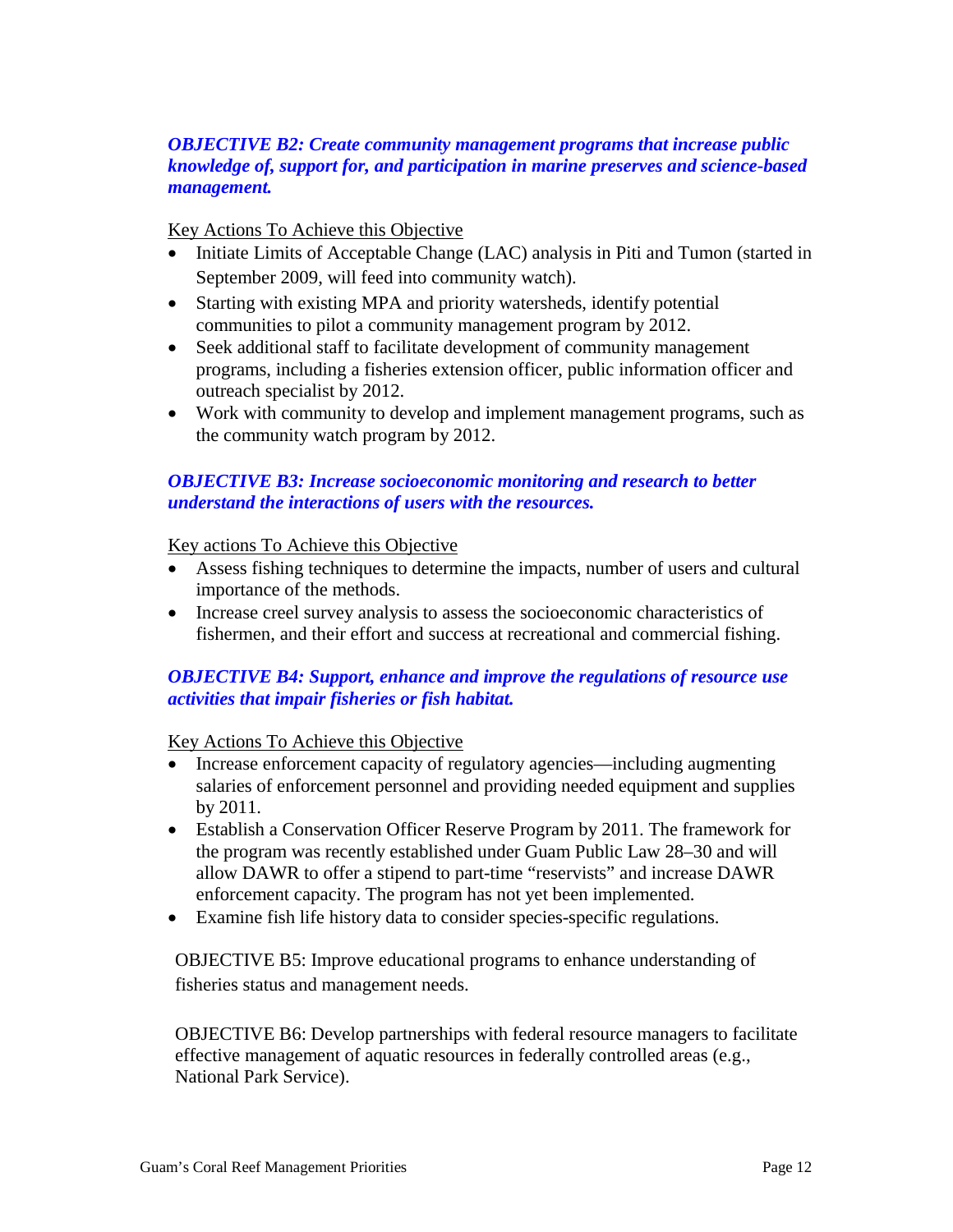Key Actions to Achieve this Objective

- Meet with federal resource managers to discuss opportunities for collaboration (e.g., Guam government staff could assist with biological monitoring).
- When appropriate develop a memorandum of agreement (MOA) among management agencies to identify purpose, respective roles and authorities.

OBJECTIVE B7: Develop management strategies to address indigenous fishing rights as ordered by PL 29–127.

Key Actions To Achieve this Objective

- Review data related to cultural and historical fishing methods, areas and socioeconomics.
- Work with fishing community and other stakeholder groups to develop viable alternatives to address PL 29–127.
- Develop and implement regulations under PL 29–127.
- Monitor socioeconomic, cultural and biological impacts of regulations.

# **C. IMPACTS OF MILITARY BUILD-UP**

*GOAL: Mitigate the existing and anticipated pressures of rapid development on Guam's coral reefs by implementing the Guam Natural Resources Strategy with a focus on Apra Harbor through 2012.*

*OBJECTIVE C1: Adopt and implement Compensatory Mitigation Policy by summer 2010. The policy shall address all aspects of an effective multi-agency approach to mitigation and will be compatible with existing federal policies while addressing Guam's unique resource-management challenges.*

Key Actions To Achieve this Objective

- Ensure that each relevant Guam permit agency has designed a standard review process for ensuring that permit applications comply with the Compensatory Mitigation Policy by July 2010.
- Ensure that permit applicants submit mitigation plans that comply with the Compensatory Mitigation Policy by November 2010.
- Ensure that each Guam permit agency has a standard process for ensuring effective technical review of the mitigation plans submitted by March 2011.

OBJECTIVE C2: Develop and implement comprehensive monitoring of water quality and coral reef ecosystem parameters within watersheds targeted for watershed restoration, with a focus on evaluating the effectiveness of watershed restoration efforts implemented as compensatory mitigation for impacts to coral reef resources.

OBJECTIVE C3: Implement the goals and conservation actions listed in Chapters 6– 17 of the Guam Natural Resources Strategy. The content of each chapter is described below.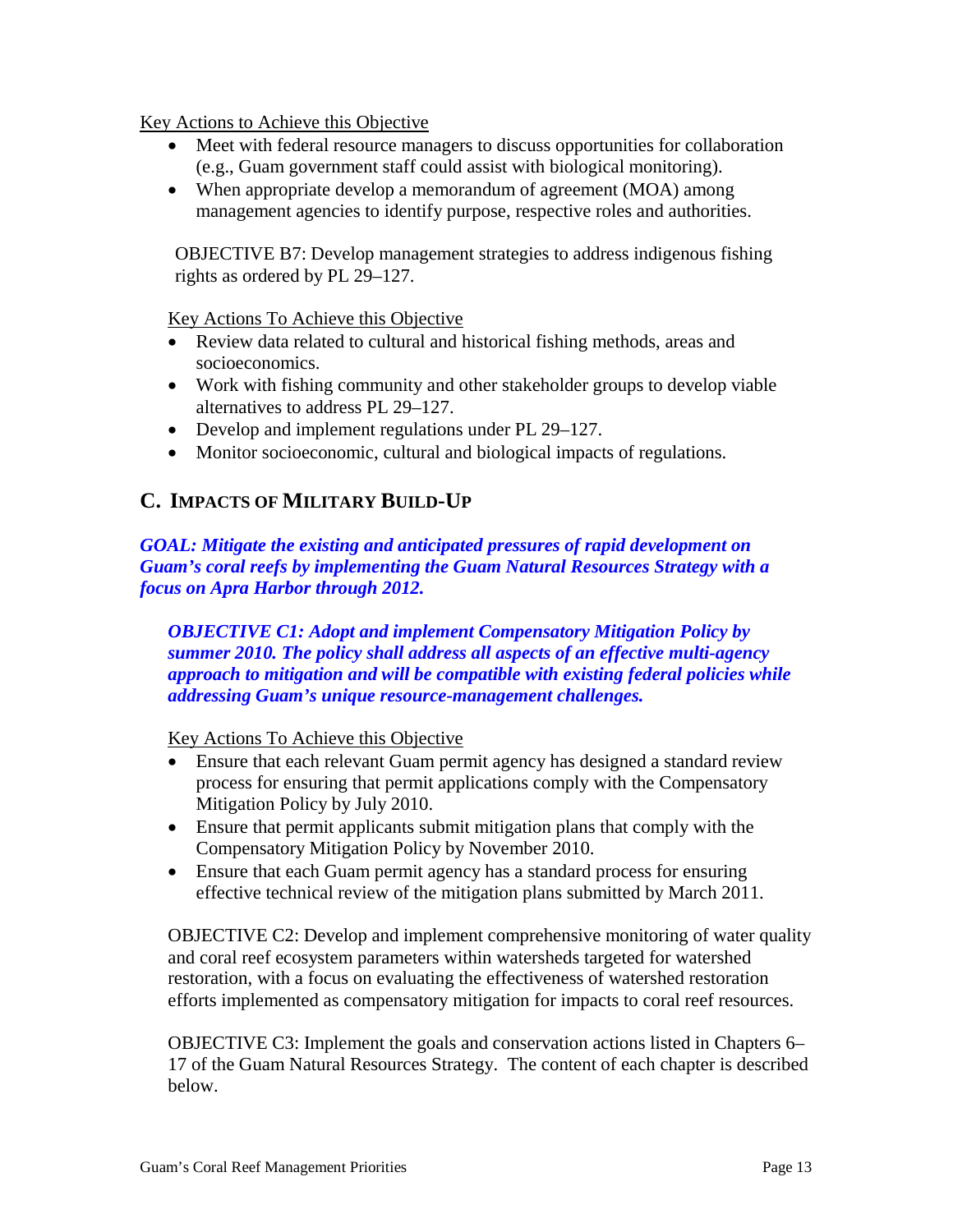- Chapter 6, *Species of Greatest Conservation Need*, addresses biodiversity in the context of species of greatest conservation need, including terrestrial and inland aquatic resources, marine mammal protection and coral reef protection as outlined by the Department of Agriculture.
- Chapter 7, *Invasive Species*, discusses the management context, community interest and goals and conservation actions surrounding invasive species management.
- Chapter 8, *Marine Preserves*, discusses the management context, community interest and goals and conservation actions surrounding marine preserve management.
- Chapter 9, *Impact Mitigation*, outlines the management context, community interest and goals and objectives surrounding impact mitigation.
- Chapter 10, *Monitoring Protocols*, provides the management context, community interest and goals and objectives to implement monitoring protocols.
- Chapter 11, *Agency Capacity*, provides the management context, community interest and goals and actions to address agency capacity issues.
- Chapter 12, *Historic Preservation*, provides the management context, community interest and goals and preservation actions surrounding historic preservation management.
- Chapter 13, *Wetlands and Watersheds*, provides the management context, community interest and goals and conservation actions surrounding wetlands and watershed management.
- Chapter 14, *Legal Framework*, describes legal issues and concerns surrounding natural resource management, policy issues and agency coordination, and presents goals and action plans to address the legal framework challenges.
- Chapter 15, *Department of Defense*, summarizes integrated and cultural resource management plans developed by the U.S. Navy and U.S. Air Force.
- Chapter 16, *Guam National Wildlife Refuge*, describes the creation and management of the GNWR and the Comprehensive Conservation Plan being developed for the refuge.
- Chapter 17, *Financing Natural Resource Management*, presents strategies for funding natural resource management activities.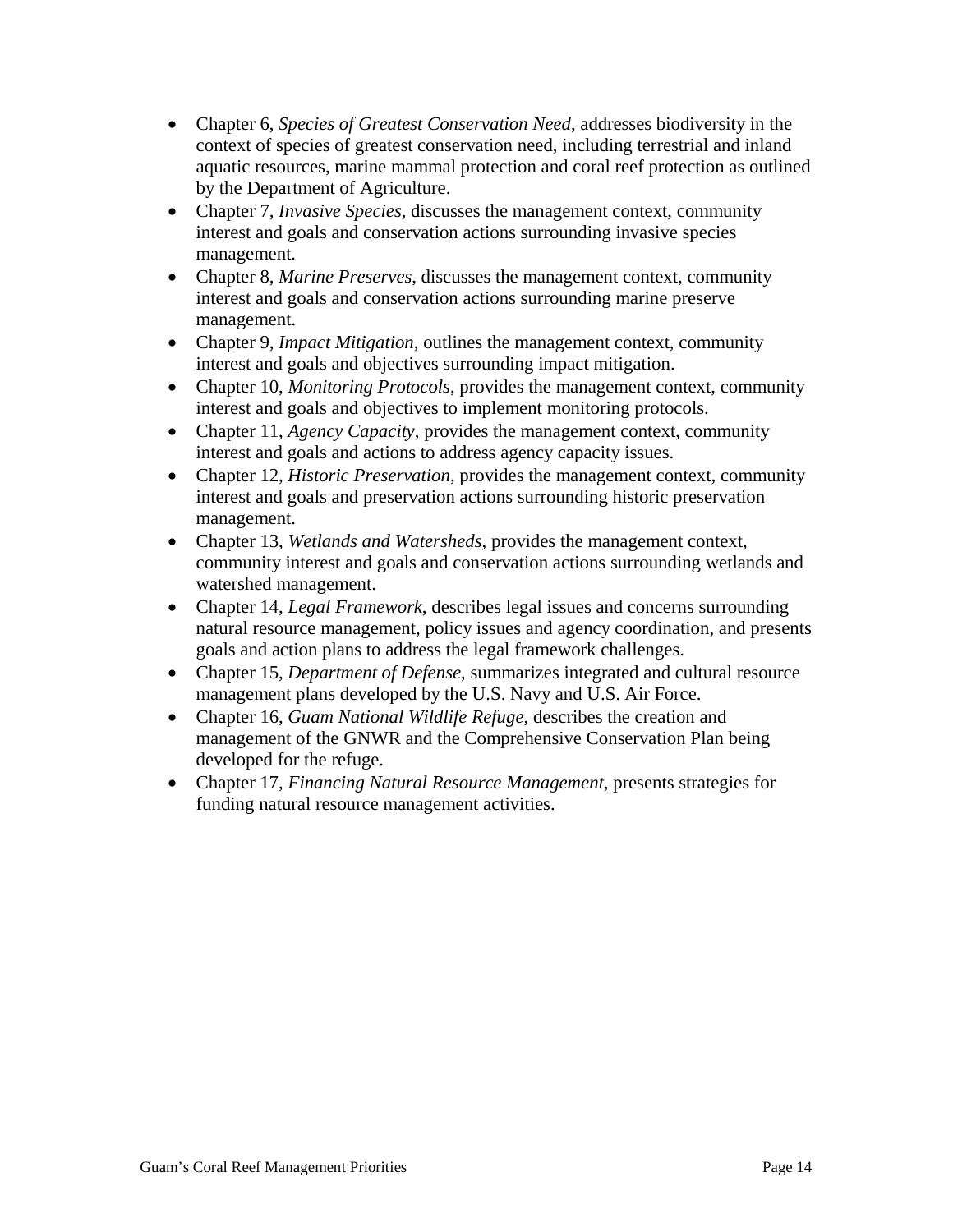# **D. IMPACTS OF RECREATIONAL USE**

### *GOAL: Improve the condition of Guam's coral reef ecosystems by reducing negative recreational impacts.*

*OBJECTIVE D1: Adopt, implement and enforce existing recreational plans and programs including the Seashore Reserve, Recreation Water Use Management Plan, CAPs and the Marine Preserve Eco-Permit and enact new regulations for recreational use by 2015.*

Key Actions To Achieve this Objective

- Review existing plans and programs and synthesize existing and proposed rules and regulations and identify critical gaps by 2011.
- Based on these gaps, work with attorney to draft additional rules and regulations for recreational use of reefs by 2013. (Examples include zoning to define areas for specific recreational uses, limiting the number of boats at dive sites, etc.)
- Present rationale for regulations to chamber of commerce, GVB, etc., for new and existing regulations to build a common understanding and constituency for implementation by 2012.
- Develop community education and outreach programs to inform users of existing and new regulations, plans and programs.
- Collaborate with other outreach activities where possible, especially those in CAP watersheds. Link to proposal for a public information officer to coordinate all outreach programs by 2012.
- Increase capacity of regulatory agencies to effectively enforce existing plans, programs and new regulations.

OBJECTIVE D2: Expand education efforts tailored to specific resource user groups, including unlicensed dive operators (certification course, yearly report out).

OBJECTIVE D3: Build partnerships with Guam Visitors Bureau, Guam Hotel and Restaurant Association, the Tourism Education Council, marine-based tour operators and chamber of commerce to educate visitors and residents about how to reduce recreational threats to coral reefs.

OBJECTIVE D4: Examine sustainable finance mechanism to support the management and protection of resources. Examples include visitor fees, endowments, in-lieu fees, etc.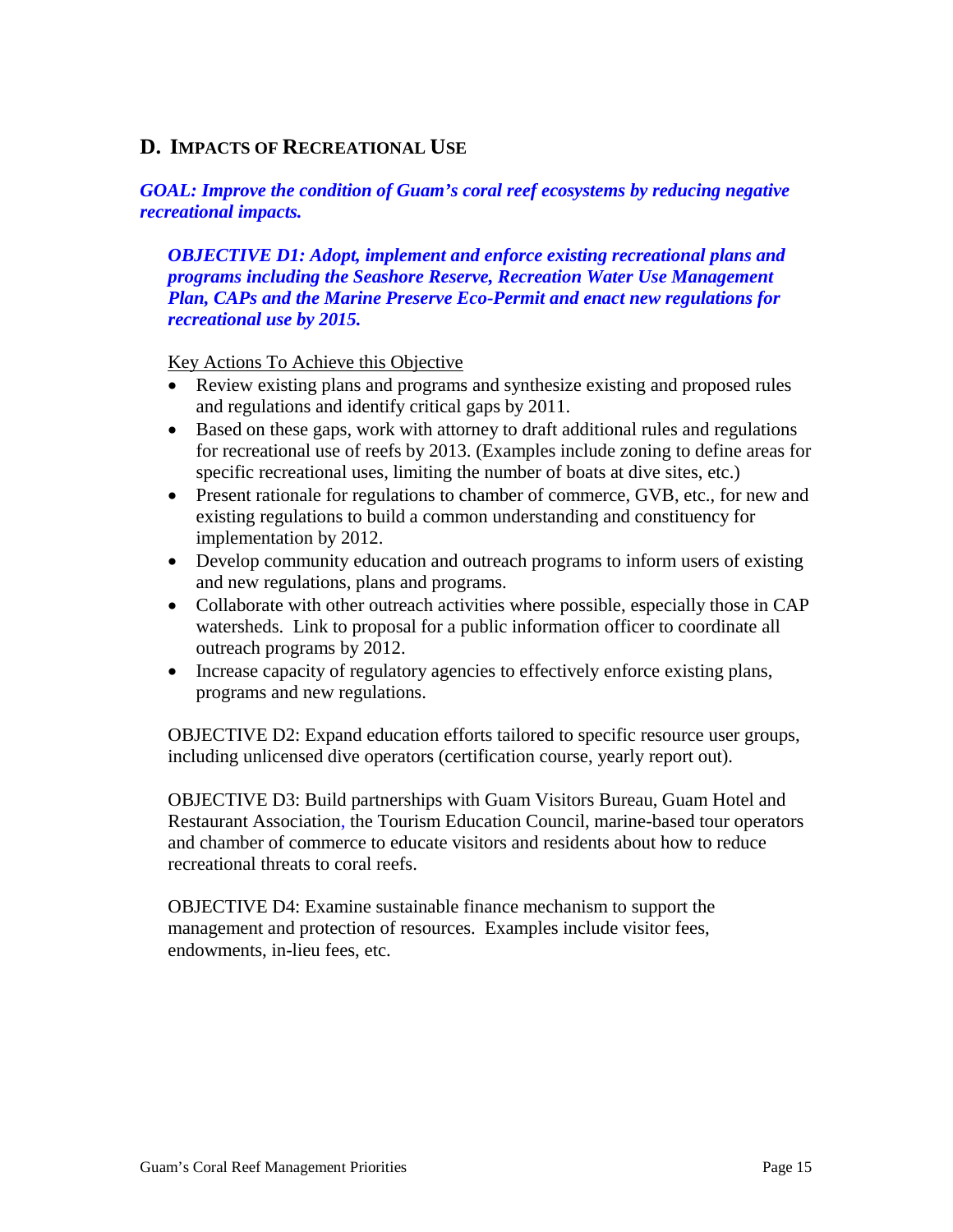# **E. IMPACTS OF CLIMATE CHANGE**

### *GOAL: Improve management of Guam's coral reef ecosystems to enhance resilience and recovery processes.*

*OBJECTIVE E1: Establish and prepare response teams to address bleaching events, disease and predator outbreaks and other acute events (e.g., ship groundings, chemical spills).*

### Key Actions To Achieve this Objective

- Finalize response plans for bleaching events, disease and predator outbreaks, and other acute events (e.g., ship groundings, chemical / oil spills) and develop toolkits for response.
- Develop and implement regulations to facilitate improved response to anthropogenic acute events (ship groundings, chemical/oil spills), including natural resource damage assessment (NRDA), fines and compensatory mitigation by 2012.
- Facilitate annual training to improve response-team skills.
- Develop and test approaches for mitigation and rehabilitation after impacts.

OBJECTIVE E2: Address the issue of human community resilience to climate change, in the presence of coral reef loss and degradation. (Resilient communities are capable of bouncing back from adverse situations. They can do this by actively influencing and preparing for economic, social and environmental change.)

### Key Actions To Achieve this Objective

- Evaluate the social, economic and political impacts of increased frequency of reef impacts, particularly bleaching/disease events.
- Incorporate adaptation strategies developed by other islands and jurisdictions into the climate change LAS as appropriate.

OBJECTIVE E3: Investigate connectivity at site-specific, local, archipelagic, and regional scales for multiple taxa (corals, fish, other inverts, algae) and develop management strategies (such as marine protected area siting and prioritizing land management) to increase reef resiliency.

### Key Actions To Achieve this Objective

- Develop connectivity models at site-specific, local, archipelagic and regional scales based on data obtained through targeted research activities, including current modeling, tagging/tracking and genetic analysis.
- Use models to identify sources and sinks for key species of various taxa and conduct targeted research to investigate the validity of the models. Use the data to refine reef management strategies to maximize resilience (i.e., MPA siting, prioritization of land-based management activities, etc.).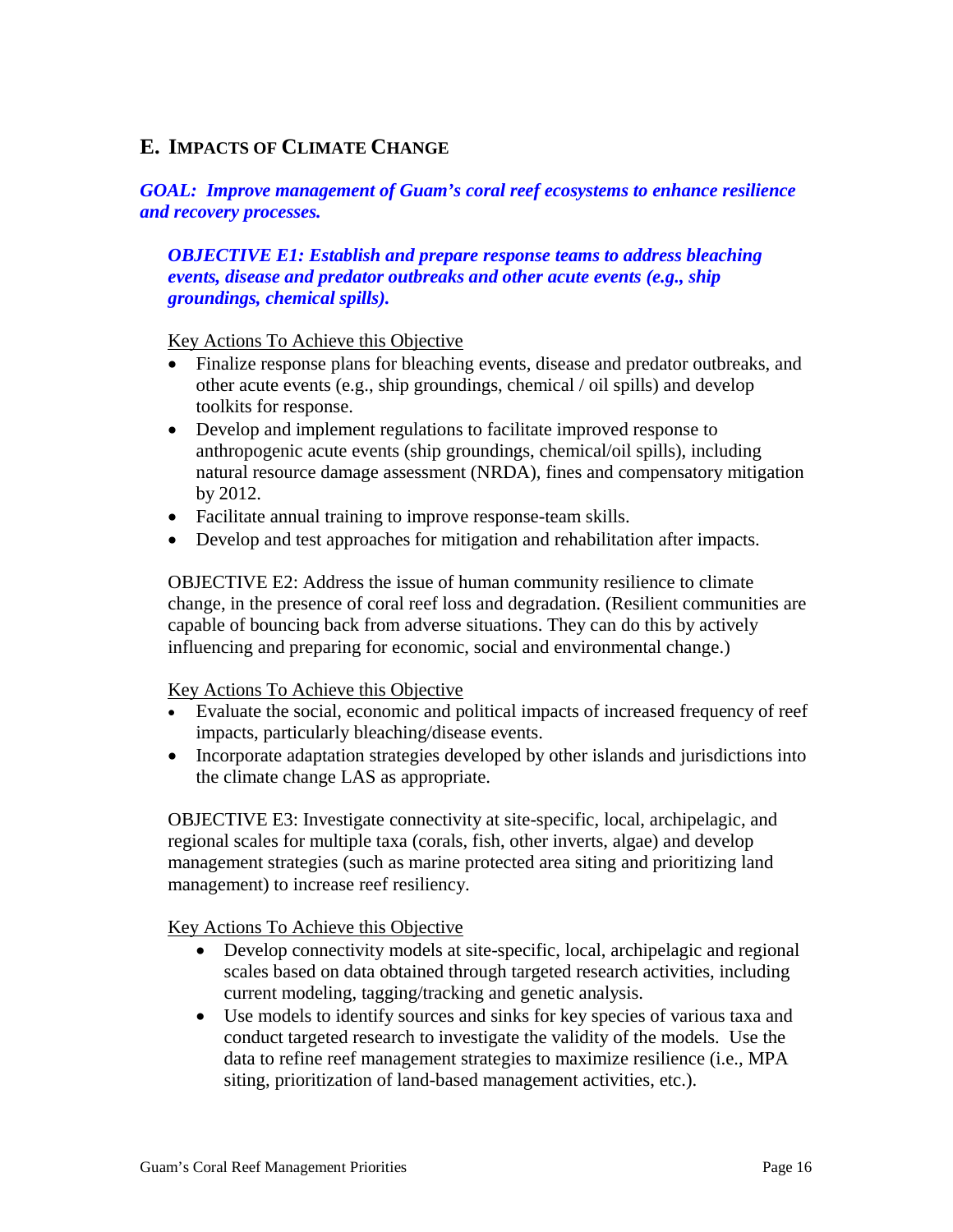OBJECTIVE E4: Increase understanding of the causes of coral bleaching and disease-associated mortality on Guam and investigate approaches to stimulate recovery and rehabilitation.

Key Actions To Achieve this Objective

- Increase understanding of the causes, spread and impacts of the six known diseases affecting Guam's reefs and identify three main environmental drivers of bleaching and disease in Guam.
- Develop and test approaches for rehabilitation of key reef areas.

OBJECTIVE E5: Quantify the extent of nuisance and invasive species affecting Guam's reefs and investigate and test management approaches.

Key Actions To Achieve this Objective

- Provide input to and implement the marine portion of the Micronesia Biosecurity Plan.
- Collect baseline data on invasive species presence and impacts in Guam's nearshore habitats, particularly Apra Harbor by 2012. Continue evaluation at regular intervals.

OBJECTIVE E6: Establish current baselines and investigate consequences of climate change, such as ocean acidification and sea level rise in coral reef ecosystems of the Western Pacific.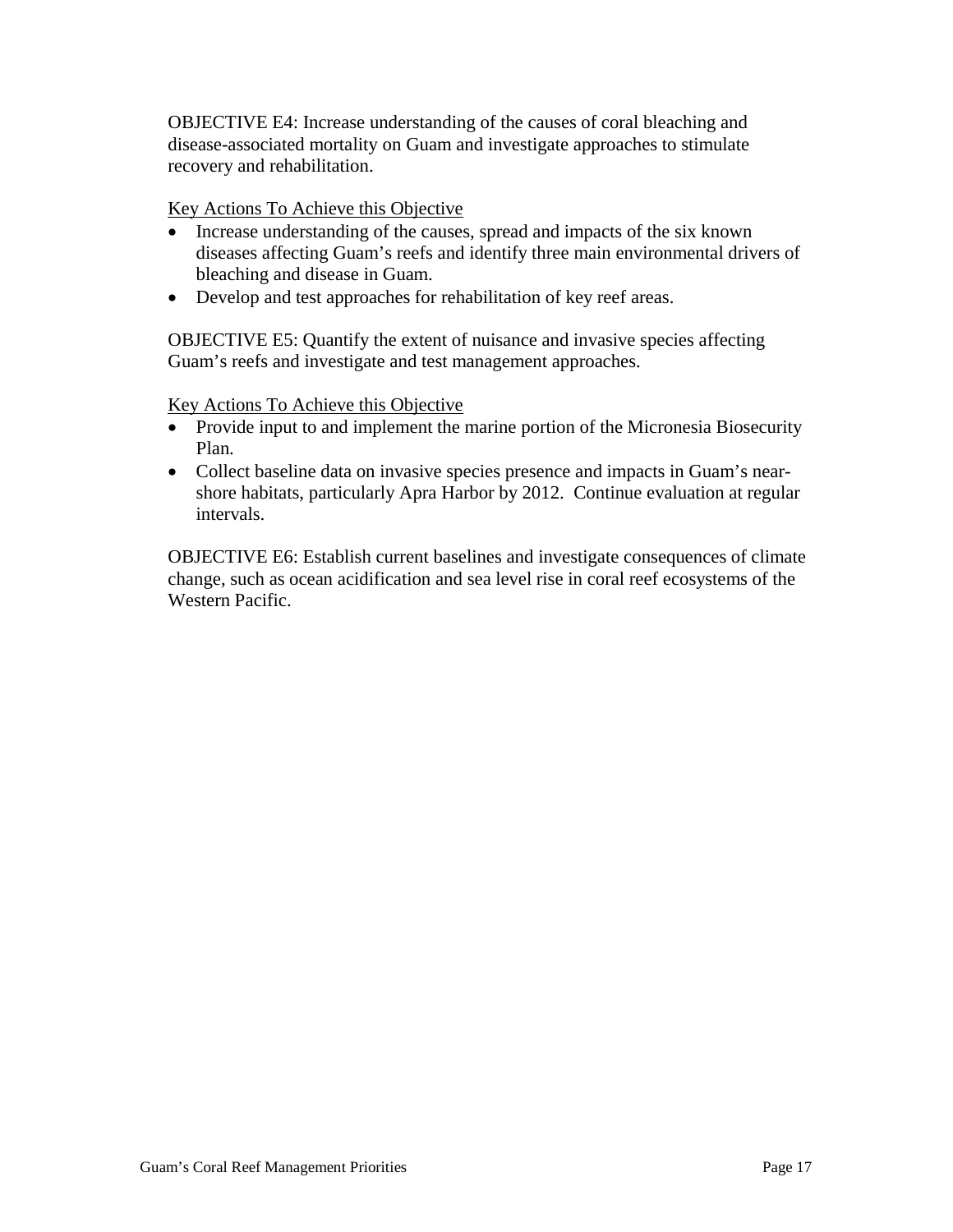# **SECTION THREE: LINKAGES TO NOAA'S NATIONAL GOALS AND OBJECTIVES**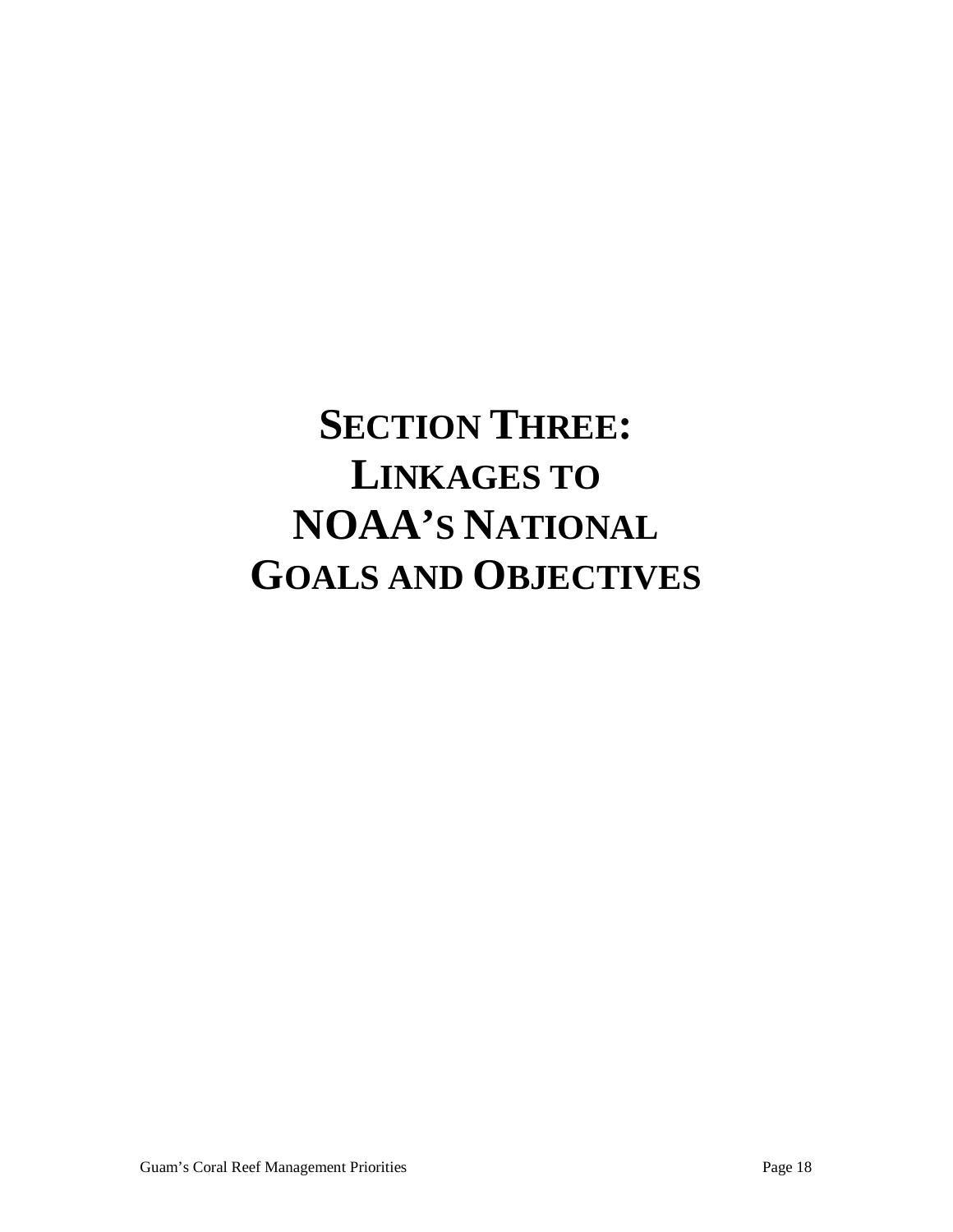Table 1 shows how Guam's Priority Goals and Objectives correlate to the NOAA CRCP National Goals and Objectives for coral reef conservation. Table 1 was developed after the Guam Coral reef management priority setting process was complete to explicitly identify potential partnerships between the managers in Guam and NOAA CRCP. Addressing both local jurisdictional priorities and national goals and objectives will increase efficiency and leveraging of the resources available for coral reef conservation. NOAA CRCP will use this table to inform future investments in coral reef conservation in Guam.

| <b>Guam's Priority Goals and Objectives</b>                                                                                      | <b>NOAA's National Goals and Objectives for Coral Reef</b>     | <b>Explanation of Correlation</b>             |  |  |
|----------------------------------------------------------------------------------------------------------------------------------|----------------------------------------------------------------|-----------------------------------------------|--|--|
|                                                                                                                                  | <b>Conservation</b>                                            | (as needed)                                   |  |  |
| GOAL A: IMPROVE THE CONDITION OF CORAL REEF ECOSYSTEMS BY REDUCING THE AMOUNT OF SEDIMENT AND POLLUTION FROM DEVELOPMENT, FIRES, |                                                                |                                               |  |  |
| RECREATIONAL USERS AND AGRICULTURE IN GUAM'S WATERSHEDS.                                                                         |                                                                |                                               |  |  |
| <b>OBJECTIVE A1: Implement Conservation</b>                                                                                      | Objective L1.3: Implement watershed management plans and       | Conservation Action Plans (CAPs) are site-    |  |  |
| Action Plans (CAPs) for priority                                                                                                 | relevant Local Action Strategies (LAS) within priority coral   | based plans that address watershed            |  |  |
| watersheds by 2015 as a model approach to                                                                                        | reef ecosystems and associated watersheds to improve water     | management and other issues and identify      |  |  |
| site-based planning and management. (The                                                                                         | quality and enhance coral reef ecosystem resilience. Where     | specific actions at the local level to reduce |  |  |
| Piti CAP includes activities to manage                                                                                           | needed, develop (or update) watershed management plans that    | threats to resources.                         |  |  |
| land-based sources of pollution and                                                                                              | incorporate coral reef protection measures.                    |                                               |  |  |
| recreational impacts to reefs, increase                                                                                          |                                                                |                                               |  |  |
| awareness of the impacts to reefs and fill                                                                                       |                                                                |                                               |  |  |
| gaps in knowledge through management-                                                                                            |                                                                |                                               |  |  |
| related research.)                                                                                                               |                                                                |                                               |  |  |
| <b>OBJECTIVE A2: Encourage</b>                                                                                                   | LBSP Impacts Objective 3.4: Ensure that the necessary and      | In Guam, the plans, rules and regulations     |  |  |
| implementation of revised Guam Soil                                                                                              | consistent regulatory and programmatic framework exists and    | identified in the objective make up the       |  |  |
| <b>Erosion and Sediment Control and</b>                                                                                          | is enforced to implement watershed management strategies       | regulatory and programmatic framework for     |  |  |
| Stormwater rules and regulations, Guam                                                                                           | necessary to protect coral ecosystems.                         | addressing land-based sources of pollution.   |  |  |
| Seashore Reserve Plan and updated zoning                                                                                         |                                                                |                                               |  |  |
| and building codes pending formal                                                                                                |                                                                |                                               |  |  |
| approval by Guam administration.                                                                                                 |                                                                |                                               |  |  |
| <b>OBJECTIVE A3: Educate target</b>                                                                                              | LBSP Impacts Objective 3.5: Increase public and political      | No explanation needed.                        |  |  |
| stakeholder groups about the sedimentation                                                                                       | awareness and understanding of the ecological and              |                                               |  |  |
| issues associated with specific watershed                                                                                        | socioeconomic impacts of land-based sources of pollution on    |                                               |  |  |
| uses and activities.                                                                                                             | coral reef resources to promote better stewardship and         |                                               |  |  |
|                                                                                                                                  | informed decisions regarding activities in watersheds that may |                                               |  |  |
|                                                                                                                                  | adversely impact coral reef ecosystems.                        |                                               |  |  |

### **Table 1: Correlation of Guam's Priority Goals and Objectives with CRCP National Goals and Objectives**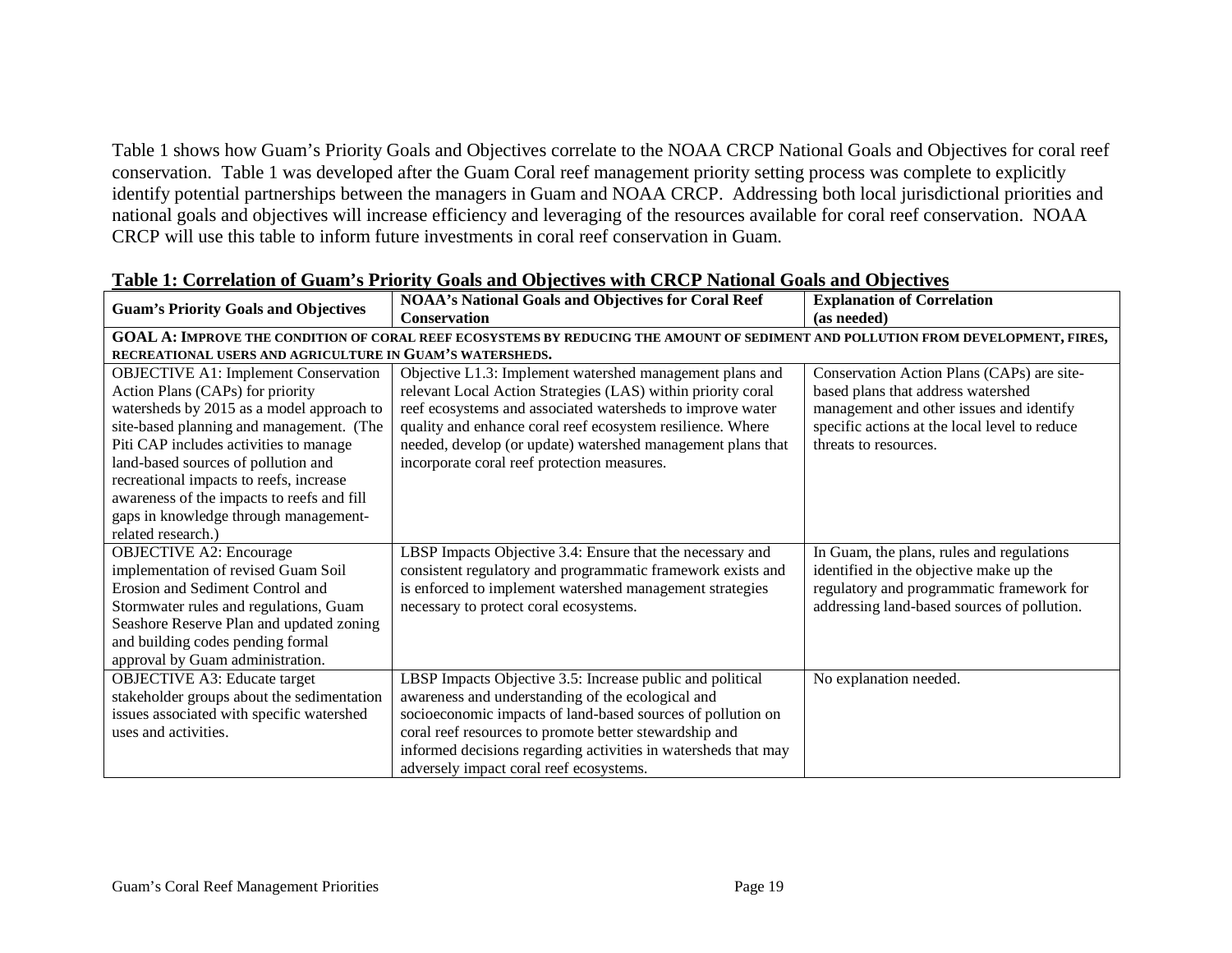| GOAL B: PROTECT GUAM'S CORAL REEF FISHERIES RESOURCES FOR CURRENT AND FUTURE GENERATIONS THROUGH EFFECTIVE MANAGEMENT THAT |                                                                                                                |                                                  |  |  |
|----------------------------------------------------------------------------------------------------------------------------|----------------------------------------------------------------------------------------------------------------|--------------------------------------------------|--|--|
|                                                                                                                            | CONSERVES AQUATIC AND MARINE ECOSYSTEMS AND ENSURES THE CONDITION, WELFARE AND INTEGRITY OF MARINE ECOSYSTEMS. |                                                  |  |  |
| OBJECTIVE B1: Increase management-                                                                                         | Fishing Impacts Objective 1.3: Obtain essential life history and                                               | Guam's objective identifies the need for more    |  |  |
| related monitoring and research of coral                                                                                   | ecological information on key species or functional groups to                                                  | information on fishery status, which is          |  |  |
| reef fisheries to determine the status of                                                                                  | support management actions.                                                                                    | addressed in the National Fishing Impacts        |  |  |
| target reef fishery stocks, levels of effort                                                                               |                                                                                                                | Objectives 1.3 and 1.4. The objective also       |  |  |
| that are sustainable, habitat impacts and                                                                                  | Fishing Impacts Objective 1.4: Obtain necessary information                                                    | identifies the need for information on levels of |  |  |
| management effectiveness.                                                                                                  | on fishing effort in U.S. coral reef ecosystems by measuring                                                   | fishing effort that are sustainable, which       |  |  |
|                                                                                                                            | fishing intensity, fishing mortality, frequency, area coverage,                                                | correlates to National Fishing Impact Objective  |  |  |
|                                                                                                                            | community dependence, etc., to inform management activities.                                                   | 1.5. And finally, the Guam objective identifies  |  |  |
|                                                                                                                            |                                                                                                                | the need for understanding efficacy of           |  |  |
|                                                                                                                            | Fishing Impacts Objective 1.5: Predict appropriate levels of                                                   | management actions, which is called out in       |  |  |
|                                                                                                                            | extraction for key species or groups by developing and                                                         | Fishing Impacts Objective 1.6.                   |  |  |
|                                                                                                                            | utilizing valid, precise, place-based and realistic ecosystem                                                  |                                                  |  |  |
|                                                                                                                            | dynamics models.                                                                                               |                                                  |  |  |
|                                                                                                                            |                                                                                                                |                                                  |  |  |
|                                                                                                                            | Fishing Impacts Objective 1.6: Conduct applied biological,                                                     |                                                  |  |  |
|                                                                                                                            | social and economic research and monitoring to evaluate                                                        |                                                  |  |  |
|                                                                                                                            | effectiveness of coral reef ecosystem management actions on                                                    |                                                  |  |  |
|                                                                                                                            | key species or groups.                                                                                         |                                                  |  |  |
| <b>OBJECTIVE B2: Create community</b>                                                                                      | Fishing Impacts Objective 2.4: Work with relevant agencies,                                                    | Each of the national objectives identify better  |  |  |
| management programs that increase public                                                                                   | offices and communities to create, implement and improve the                                                   | engagement of communities to support MPA or      |  |  |
| knowledge of, support for, and                                                                                             | management of MPA that protect key coral reef ecosystem                                                        | fisheries management, which correlates with      |  |  |
| participation in marine preserves and                                                                                      | components and functions.                                                                                      | Guam's objective.                                |  |  |
| science-based management.                                                                                                  |                                                                                                                |                                                  |  |  |
|                                                                                                                            | Fishing Impact Objective 4.3: Develop targeted, locally                                                        |                                                  |  |  |
|                                                                                                                            | relevant outreach and communication strategies to increase                                                     |                                                  |  |  |
|                                                                                                                            | community understanding and support for regulations to                                                         |                                                  |  |  |
|                                                                                                                            | protect key coral reef ecosystem species/functional groups and                                                 |                                                  |  |  |
|                                                                                                                            | expanded use of marine protected areas.                                                                        |                                                  |  |  |
|                                                                                                                            |                                                                                                                |                                                  |  |  |
|                                                                                                                            | Fishing Impact Objective 3.1: Increase participation of                                                        |                                                  |  |  |
|                                                                                                                            | stakeholder or citizen groups in fisheries management                                                          |                                                  |  |  |
|                                                                                                                            | planning, decision-making and monitoring activities that                                                       |                                                  |  |  |
|                                                                                                                            | improve conservation of coral reef ecosystems.                                                                 |                                                  |  |  |
| <b>OBJECTIVE B3: Increase socioeconomic</b>                                                                                | Fishing Impacts Objective 2.5: Conduct biological and                                                          | National Fishing Objective 2.5 identifies the    |  |  |
| monitoring and research to better                                                                                          | socioeconomic research and monitoring to assess the                                                            | need for socioeconomic research to assess        |  |  |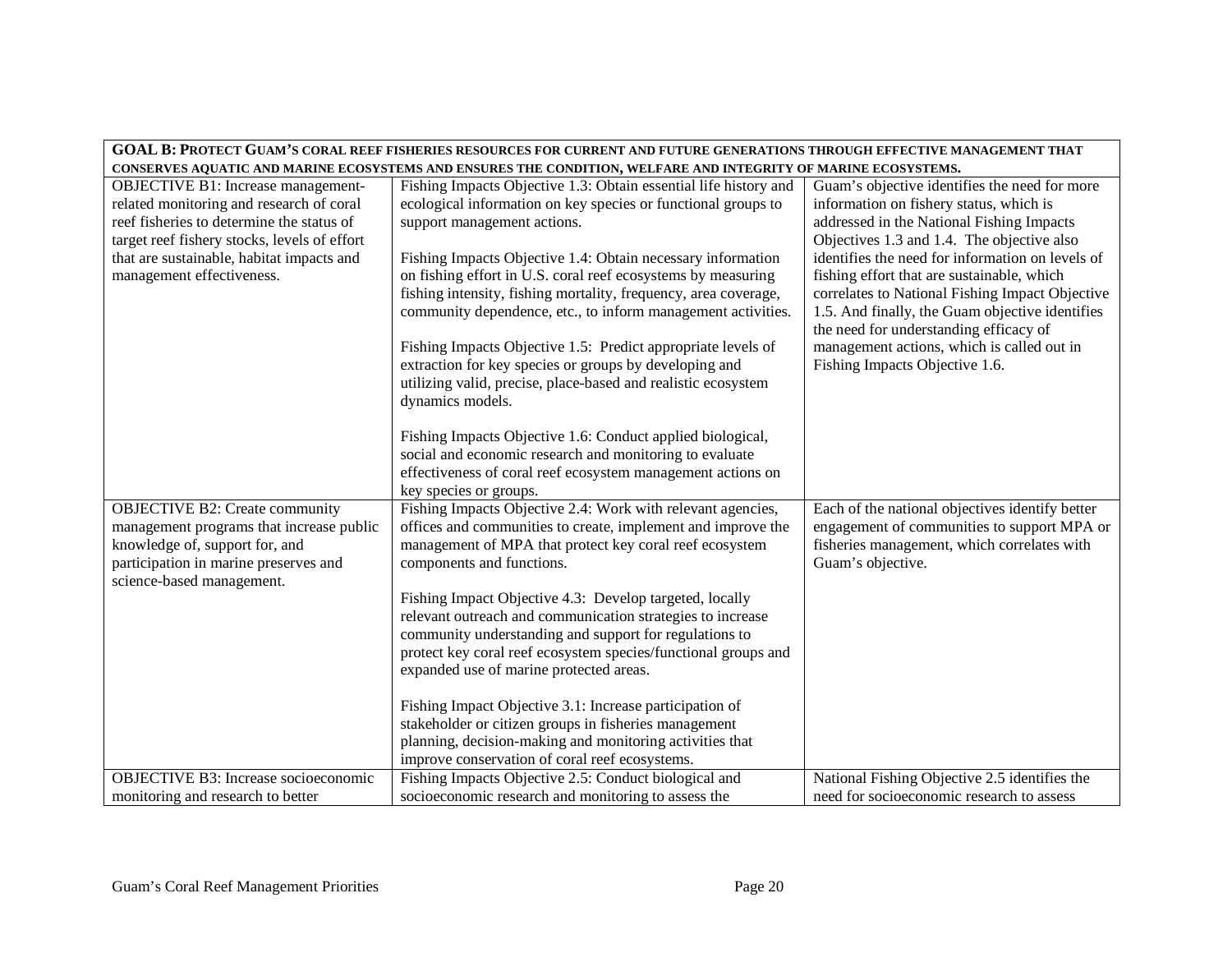| understand the interactions of users with                                                                                   | performance of MPA with respect to protection and restoration   | MPA performance, which correlates to Guam's                                              |  |  |
|-----------------------------------------------------------------------------------------------------------------------------|-----------------------------------------------------------------|------------------------------------------------------------------------------------------|--|--|
| the resources.                                                                                                              | of key coral reef ecosystem components and functions.           | objective to the extent that users perceptions of                                        |  |  |
|                                                                                                                             |                                                                 | effectiveness or the social and economic factors                                         |  |  |
|                                                                                                                             | Fishing Impacts Objective 1.4: Obtain necessary information     | that influence MPA effectiveness is                                                      |  |  |
|                                                                                                                             | on fishing effort in U.S. coral reef ecosystems by measuring    | investigated.                                                                            |  |  |
|                                                                                                                             | fishing intensity, fishing mortality, frequency, area coverage, |                                                                                          |  |  |
|                                                                                                                             | community dependence, etc., to inform management activities.    | National Fishing Objective 1.4 identifies the<br>need to obtain information on community |  |  |
|                                                                                                                             | Fishing Impacts Objective 3.4: Conduct biological and           | dependence to inform management activities,                                              |  |  |
|                                                                                                                             | socioeconomic research and monitoring necessary to assess the   | which correlates to Guam's intent to better                                              |  |  |
|                                                                                                                             | effectiveness of compliance and enforcement activities,         | understand the interaction between users and                                             |  |  |
|                                                                                                                             | understand community concerns, flag roadblocks to               | fisheries resources.                                                                     |  |  |
|                                                                                                                             | implementation and incorporate into management efforts.         |                                                                                          |  |  |
|                                                                                                                             |                                                                 | National Fishing Objective 3.4 identifies the                                            |  |  |
|                                                                                                                             |                                                                 | need for socioeconomic research and                                                      |  |  |
|                                                                                                                             |                                                                 | monitoring to understand community concerns                                              |  |  |
|                                                                                                                             |                                                                 | and assess compliance effectiveness, which                                               |  |  |
|                                                                                                                             |                                                                 | corresponds to Guam's intent to better                                                   |  |  |
|                                                                                                                             |                                                                 | understand the interactions of users with the                                            |  |  |
|                                                                                                                             |                                                                 | resources.                                                                               |  |  |
| OBJECTIVE B4: Support, enhance and                                                                                          | Fishing Impacts Objective 3.2: Strengthen local agency and      | No explanation needed.                                                                   |  |  |
| improve the regulations of resource use                                                                                     | community capacity for effective and consistent enforcement     |                                                                                          |  |  |
|                                                                                                                             |                                                                 |                                                                                          |  |  |
| activities that impair fisheries or fish                                                                                    | of regulations or behaviors that reduce impacts of fishing on   |                                                                                          |  |  |
| habitat.                                                                                                                    | coral reef ecosystems.                                          |                                                                                          |  |  |
| GOAL C: MITIGATE THE EXISTING AND ANTICIPATED PRESSURES OF RAPID DEVELOPMENT ON GUAM'S CORAL REEFS BY IMPLEMENTING THE GUAM |                                                                 |                                                                                          |  |  |
| NATURAL RESOURCES STRATEGY WITH A FOCUS ON APRA HARBOR THROUGH 2012.                                                        |                                                                 |                                                                                          |  |  |
| <b>OBJECTIVE C1:</b> Adopt and implement                                                                                    | None                                                            |                                                                                          |  |  |
| Compensatory Mitigation Policy by                                                                                           |                                                                 |                                                                                          |  |  |
| summer 2010. The policy shall address all                                                                                   |                                                                 |                                                                                          |  |  |
| aspects of an effective multi-agency                                                                                        |                                                                 |                                                                                          |  |  |
| approach to mitigation and will be                                                                                          |                                                                 |                                                                                          |  |  |
| compatible with existing federal policies                                                                                   |                                                                 |                                                                                          |  |  |
| while addressing Guam's unique resource-                                                                                    |                                                                 |                                                                                          |  |  |
| management challenges.                                                                                                      |                                                                 |                                                                                          |  |  |
| GOAL D: IMPROVE THE CONDITION OF CORAL REEF ECOSYSTEMS BY REDUCING NEGATIVE RECREATIONAL IMPACTS.                           |                                                                 |                                                                                          |  |  |
| OBJECTIVE D1: Adopt, implement and                                                                                          | None                                                            |                                                                                          |  |  |
| enforce existing recreational plans and                                                                                     |                                                                 |                                                                                          |  |  |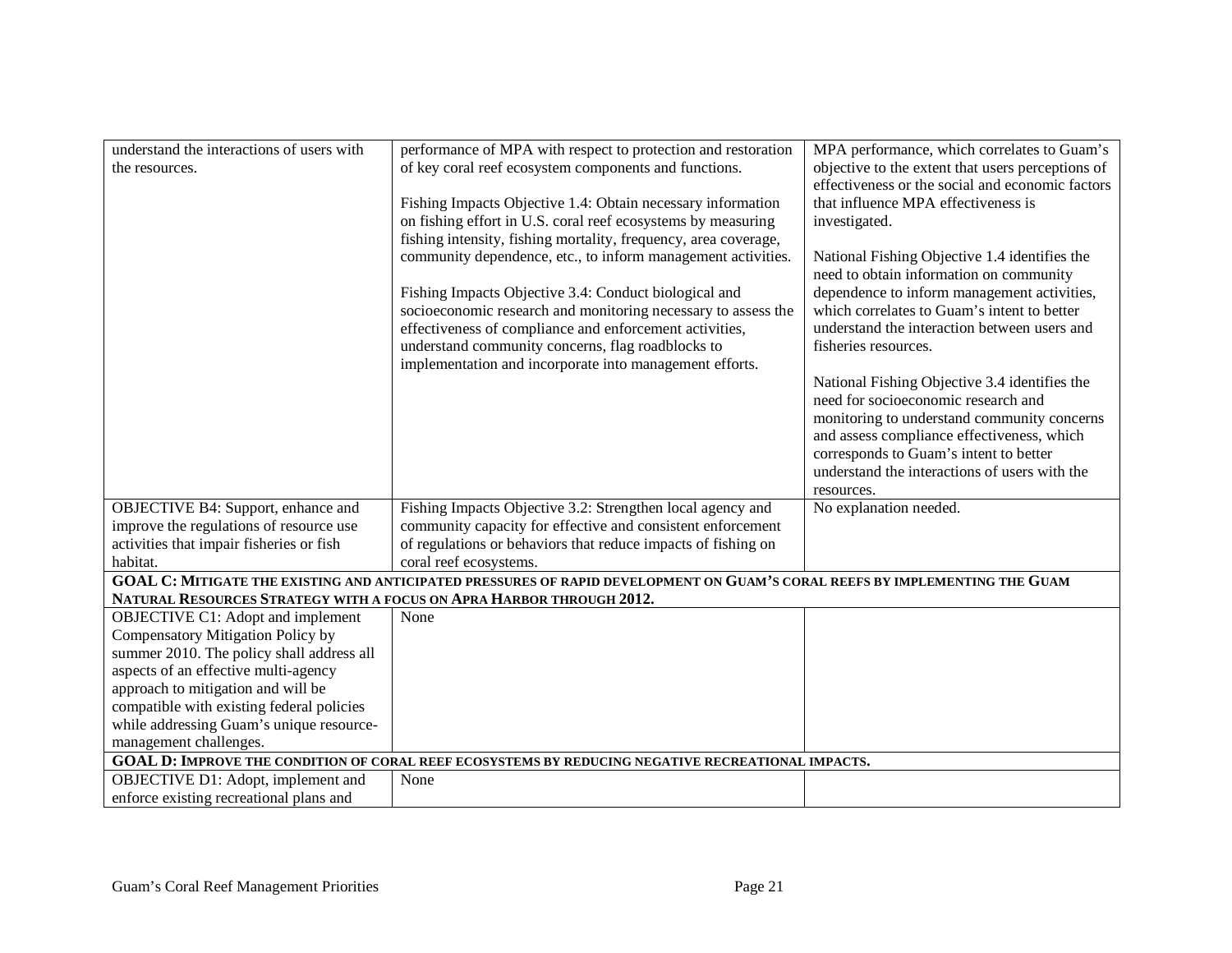| programs including the Seashore Reserve,                                                                 |                                                                 |                                                   |  |  |
|----------------------------------------------------------------------------------------------------------|-----------------------------------------------------------------|---------------------------------------------------|--|--|
| Recreation Water Use Management Plan,                                                                    |                                                                 |                                                   |  |  |
| CAPs and the Marine Preserve Eco-Permit                                                                  |                                                                 |                                                   |  |  |
| and enact new regulations for recreational                                                               |                                                                 |                                                   |  |  |
| use by 2015.                                                                                             |                                                                 |                                                   |  |  |
| GOAL E: IMPROVE MANAGEMENT OF GUAM'S CORAL REEF ECOSYSTEMS TO ENHANCE RESILIENCE AND RECOVERY PROCESSES. |                                                                 |                                                   |  |  |
| OBJECTIVE E1: Establish and prepare                                                                      | Climate Impacts Objective 1.3: Develop and implement            | The framework provided in the development of      |  |  |
| response teams to address bleaching                                                                      | climate-related crisis response plans in all U.S. coral reef    | climate-related crisis response plans can also be |  |  |
| events, disease and predator outbreaks and                                                               | jurisdictions to provide a framework for early warning,         | used to address other acute events, such as ship  |  |  |
| other acute events (e.g., ship groundings,                                                               | communication, monitoring, research and management              | groundings and chemical spills as identified by   |  |  |
| chemical spills).                                                                                        | response to protect coral reef ecosystems from acute events     | Guam.                                             |  |  |
|                                                                                                          | such as coral bleaching, infectious disease outbreaks, tropical |                                                   |  |  |
|                                                                                                          | storm impacts and major rainfall events.                        |                                                   |  |  |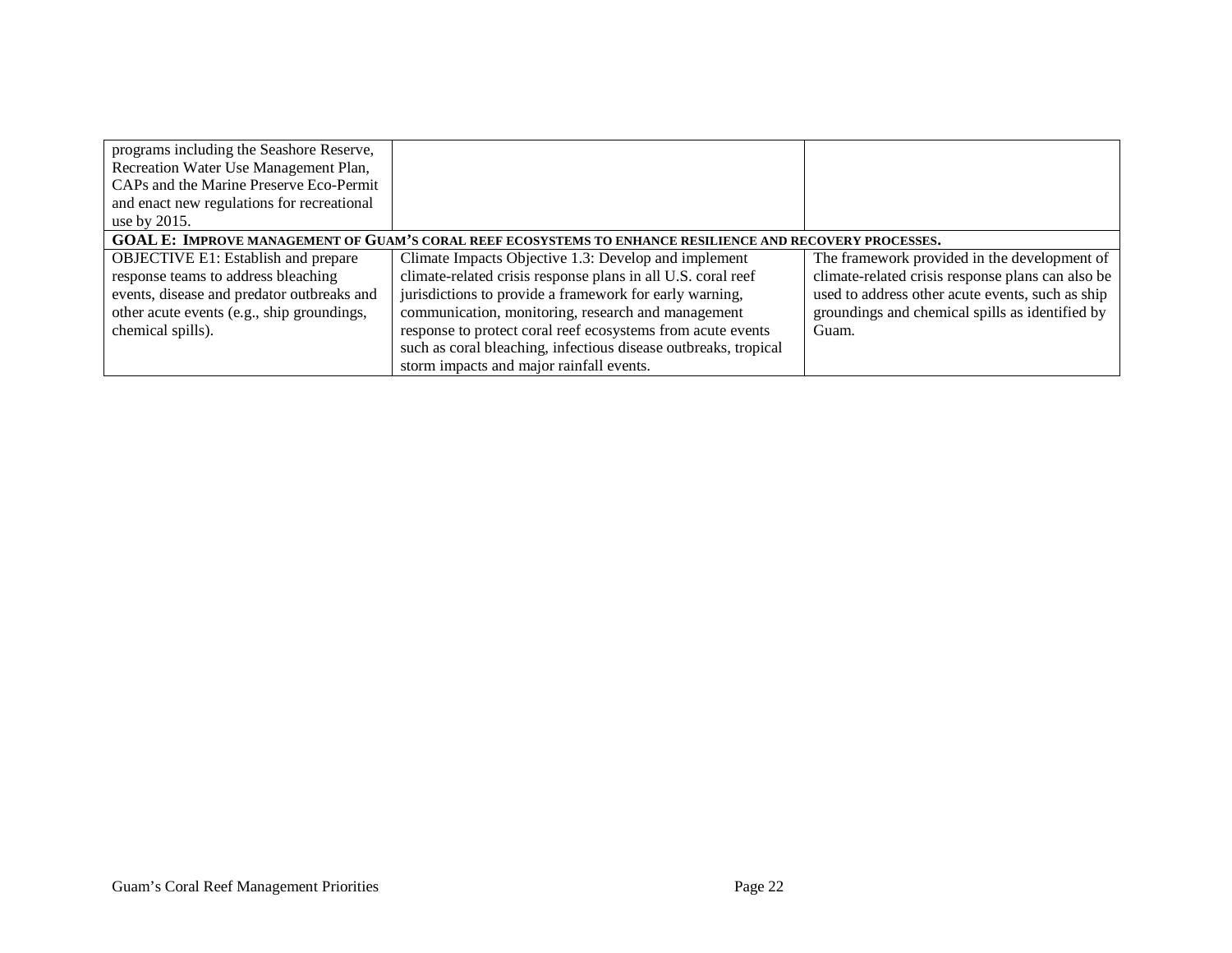# **APPENDIX 1: PRIORITY SETTING PROCESS PARTICIPANTS**

### **Core Group: place-based managers of specific area of coral reef.**

Each member of this group was invited to attend the workshop, to partake in an interview prior to the workshop and to participate in document revisions.

Vangie Lujan, Bureau of Statistics and Plans, Guam Coastal Management Program (GCMP) Dave Burdick, GCMP Esther Taitague, GCMP Victor Torres, GCMP Jay Gutierrez, Department of Agriculture Division of Aquatic and Wildlife Resources (DAWR) (could not attend the workshop) Brent Tibbatts, DAWR—in lieu of Jay Gutierrez Tino Aguon, DAWR Jeffrey Quitugua, DAWR Val Brown, NOAA National Marine Fisheries Service/at DAWR Jesse Cruz, Guam Environmental Protection Agency (GEPA) (could not attend the workshop but attended the second meeting) Trina Leberer, The Nature Conservancy Mark Capone, National Park Service

#### **Advisors**: **managers of jurisdictions and populations impacting Guam's coral reefs.**

Each member of this group was invited to interview prior to the workshop and to participate in document revisions.

Mike Gawel, GEPA Peggy Denney, Guam Environmental Education Partners Incorporated Justin K. Santos, Department of Agriculture–Forestry Joseph Torres, Deptartment of Agriculture and Western Pacific Regional Fishery Management, Council Member Charles Sayon, Department of Defense Randel Sablan, Joint Guam Program Office

### **Science Advisors: members of the scientific community with expertise in various aspects of coral reef ecosystems.**

Each member of this group was invited to review documents and to offer revisions. Laurie Raymundo, University of Guam (UOG)

Tom Schils, UOG Peter Schupp, UOG Bob Richmond, University of Hawaii Bob Schroeder, NOAA Pacific Islands Regional Office Arielle Levine, NOAA Pacific Islands Fisheries Science Center (PISFC) Oliver Vetter, NOAA PIFSC Coral Reef Ecosystem Division (CRED) Rusty Brainard, NOAA PIFSC CRED Joyce Miller, NOAA PIFSC CRED Benjamin Richards, NOAA PIFSC CRED Bernardo Vargas-Angel, NOAA PIFSC CRED Dwayne Minton, U.S. Fish and Wildlife Service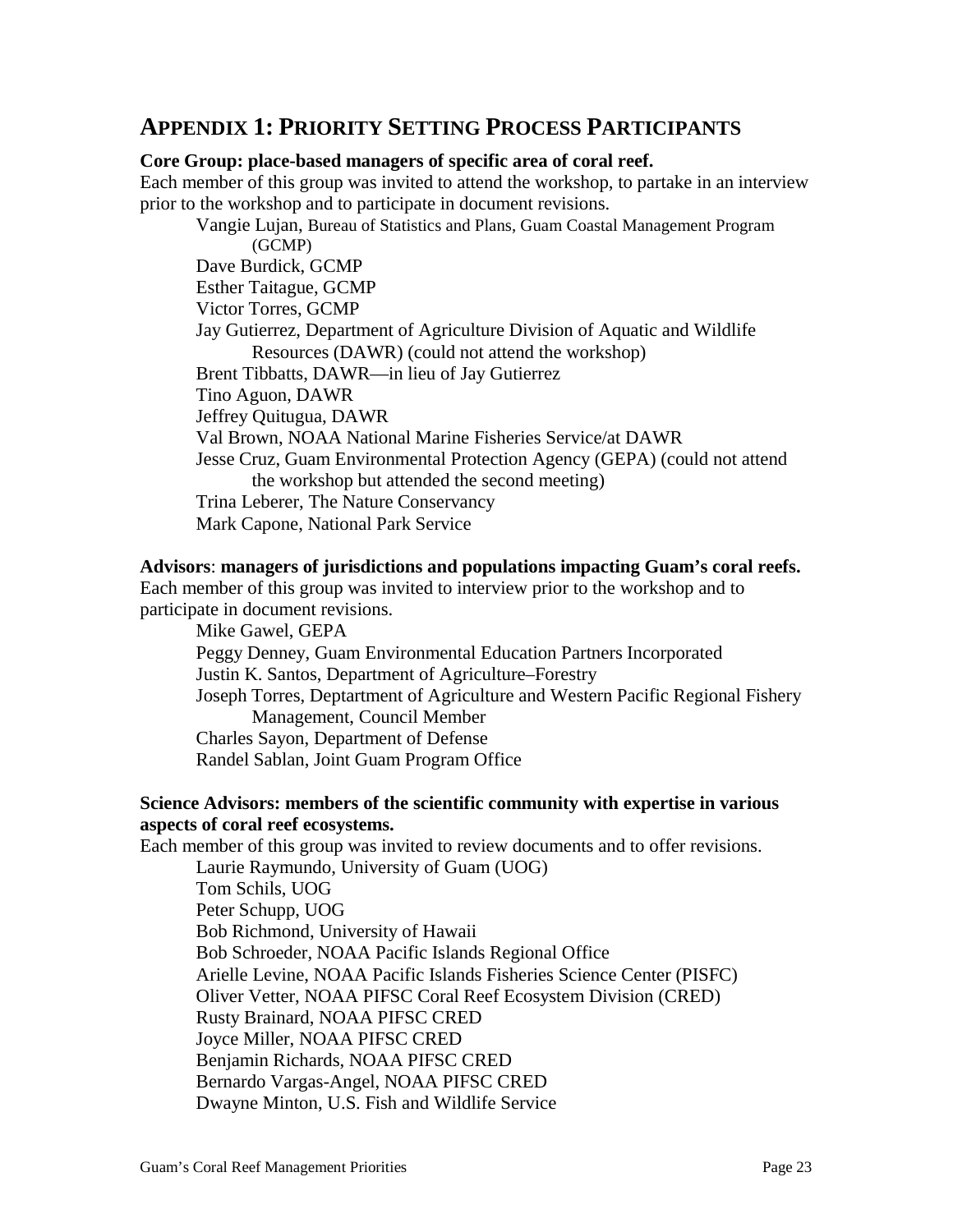# **APPENDIX 2: CONTEXT**

The Situation Analysis is a preparatory document that summarizes coral reef threats, condition and trends; key management issues; and key agencies' management goals. As an initial step in the priority setting process, it was used ahead of meetings and interviews to provide a reference point and boundary for priority setting discussions with placebased coral reef managers in Guam. The documents that make up the basis of this analysis were identified during interviews with place-based coral reef managers in Guam and via a desk review of existing management plans from those agencies that are responsible for or affect Guam's coral management. The coral reef managers interviewed for this study were identified by the NOAA CRCP team with input from the NOAA CRCP point of contact in Guam and included NOAA CRCP, NOAA National Marine Fisheries Service (NMFS), NOAA–NMFS/Western Pacific Regional Fishery Management Council, Bureau of Statistics and Plans Coastal Management Program, Guam Department of Agriculture/Division of Aquatic and Wildlife Resources, Guam Department of Agriculture/Division of Forestry and Soil Resources, The Nature Conservancy, Guam Environmental Protection Agency, National Park Service, Guam Environmental Education Partners, Inc. and Department of Defense.

The Situation Analysis identified the following issue areas—which reflect both specific threats as well as tools to mitigate threats—as those that were most commonly referred to in the documents reviewed. These results are listed in no particular order.

**Regulation and Enforcement** refers to enforcing regulations already in place as well as updating regulations to reflect current needs and stresses. This includes permitting, reviewing construction plans and fishery regulation. As the ecosystem evolves due to changing uses and increased anthropogenic stresses as well as the effects of global climate change, regulations must evolve to meet the needs. As such, research and monitoring are often linked to updating regulations. In addition, this issue often coincides with significant education and outreach goals, as having public input to regulations and dispersing information on regulations is the first step toward user-group compliance.

**Construction and Human Impacts** refers both to development meant to improve environmental quality as well as efforts to mitigate human impacts due to construction and commercial development. This includes stormwater and waste-water management, efforts to mitigate and control non-point source pollution and dredging and other coastal development activities. A major developer in Guam is the U.S. Department of Defense, which is planning to expand the base, including the harbor usage. This issue area also includes the impacts of recreational reef use (fishing, diving, boating, etc.) as well as the expansion and maintenance of trail networks and park facilities.

**Education and Outreach** goals cut across all areas of management and conservation. Because of its geography, the culture and economy of the island are irrevocably intertwined with the condition of the coral reef ecosystem. The reefs are a tourism draw and a fishery, and they protect the island from the full impact of strong storm systems.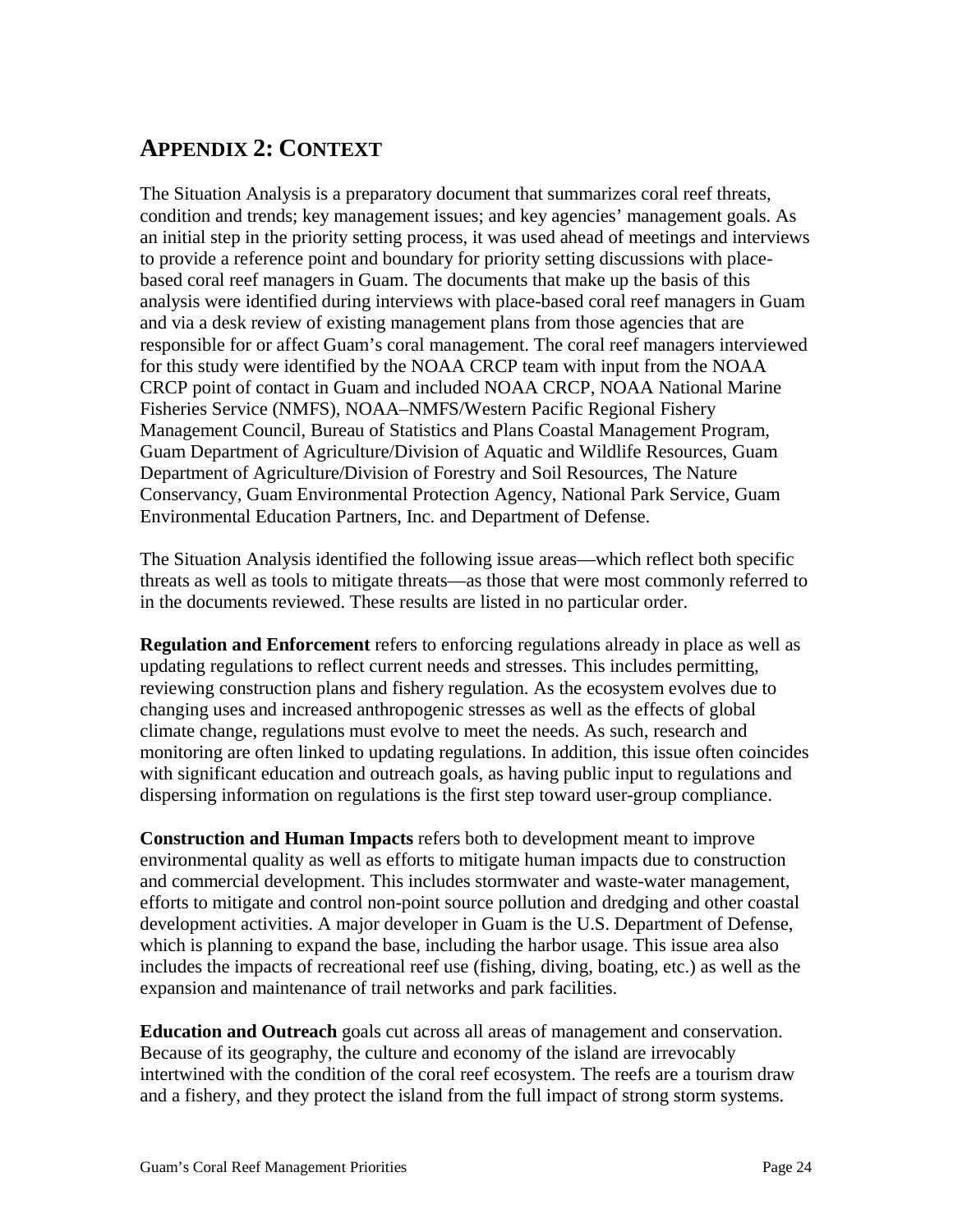The status of the ecosystem is dependant upon sustainable users. Education and outreach programs are vital to public and visitor understanding of human impact and sustainable use.

**Research and Maintaining Natural Habitats** includes research and monitoring in high impact areas, such as popular snorkel/dive sites and highly developed coastlines. Research and habitat maintenance goals also include designating and enforcing no-motor and no-take areas. Maintaining natural habitats refers to marine protected areas (MPA), as well as fish stocks, beaches and other areas for the purpose of tourism.

Based on the literature reviewed in this document, other important goals for coral reef management in Guam relate to the following:

**Fishing** is an economic keystone for Guam. Fishing is both a commercial and personal livelihood for residents as well as a recreational activity for visitors and locals alike. This issue area includes goals related to commercial fish stock management and gear regulation, protection of designated species, permitting and enforcement of regulations, and water quality and pollution.

**Water Quality** includes monitoring and data collection from a number of sites for bacteria and nutrient levels as well as turbidity, sedimentation reduction and management to control pollution through permits and water quality standards. This issue area overlaps significantly with land-based sources of pollution because major contributors to poor and declining water quality are point and non-point sources of pollution. In addition, water quality issues overlap with goals pertaining to research and natural habitats, particularly in reference to monitoring.

**Land-Based Sources of Pollution (LBSP)** pertains to actions that degrade water quality or have a direct impact on reef condition. Most common LBSP are stormwater, waste water and sediment from erosion and runoff from construction, urban/commercial areas, wild-lands off-roading and grasslands arson.

**Zoning and Mooring** refers to the need to designate specific areas for specific activities and includes recommendations for general calls for area-wide zoning schemes, such as a mix of MPA, anchoring/no-anchoring areas, multi-use areas, no-take marine reserves, etc.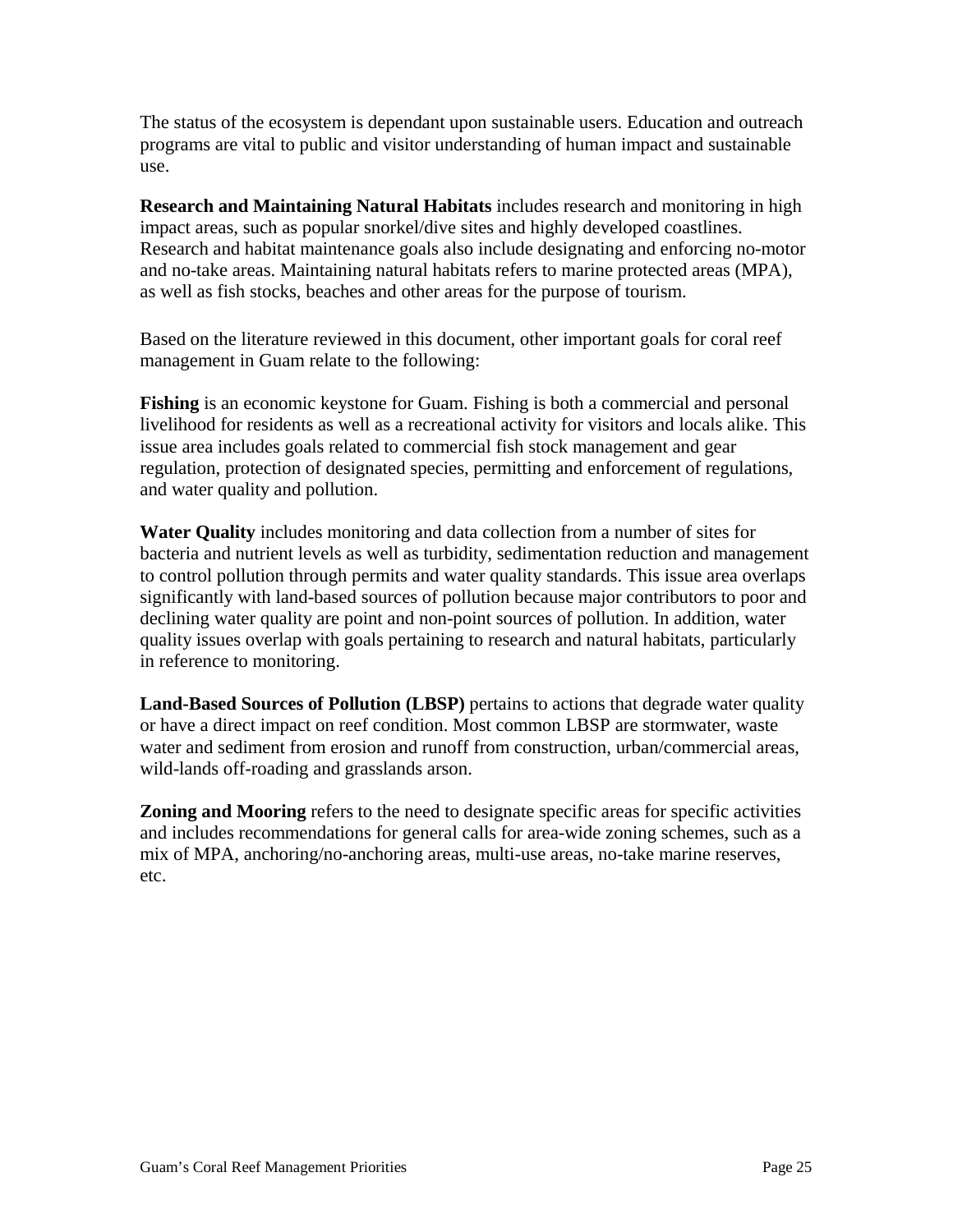# **Bibliography by Agency**

# **Guam Coastal Management Program**

*Procedures Guide For Achieving Federal Consistency with the Guam Coastal Management Program* (August 1994). U.S. Department of Commerce, National Oceanic and Atmospheric Administration, Office of Ocean and Coastal Resource Management and the Guam Coastal Management Program, Bureau of Planning, Government of Guam.

*North and Central Guam Land Use Plan, Bureau of Statistics and Plans-Government of Guam*, (March 2009). Washington: ICF International.

*Natural Resources Strategy 2012, Guam Buildup* (August 2008). Guam: Sablan Environmental, Inc.

*Comprehensive Long-Term Monitoring at Permanent Sites in Guam* (2007). State and Territory Coral Reef Ecosystem Monitoring Grant Package.

*Guidebook to Development Requirements on Guam* (2005). Guam Coastal Management Program, Bureau of Statistics and Plans, Government of Guam.

Recreational Water Use Management Plan (RWUMP) Interim Report (2008). DRAFT, 2008.

Guam Coastal Zone Management Program. "Guam Seashore Reserve Plan" DRAFT.

Sablan Environmental Inc. (2009). "The Guam Compensatory Mitigation Policy" DRAFT.

*Micronesia Challenge December 2006, Workplan-Guam, General Overview*. PowerPoint Presentation December 4–7 (2006). Koror, Palau.

*The Guam RARE Pride Watershed Campaign (2009). http://rareplanet.org/en/campaign/guamwatershed-campaign.*

Burdick, David R. (2005). Guam Coastal Atlas. University of Guam Marine Laboratory, Technical Report 114. 149pp.

van Beukering, P., W. Haider, M. Longland, H. Cesar, J. Sablan, S. Shjegstad, B. Beardmore, Y. Liu, and G.O. Garces (2007). The Economic Value of Guam's Coral Reefs. xviii + 102pp.

Executive Order No. 97–10 *Adoption of the Guam Coral Reef Initiative To Establish A Policy Development Mechanism For The Protection Of Guam's Coral Reef* (May 12, 1997).

Guam Coral Reef Initiative, GYOR (2008). Save Our Reefs: Recreational Users Stewardship Workshop September 25, 2008, Tumon Bay , Guam. (Materials available from Guam Coastal Management Program.)

Guam CRI (2008). Guam Climate Change and Reef Resilience Local Action Strategy for Guam. CCRR LAS Working Group—working draft.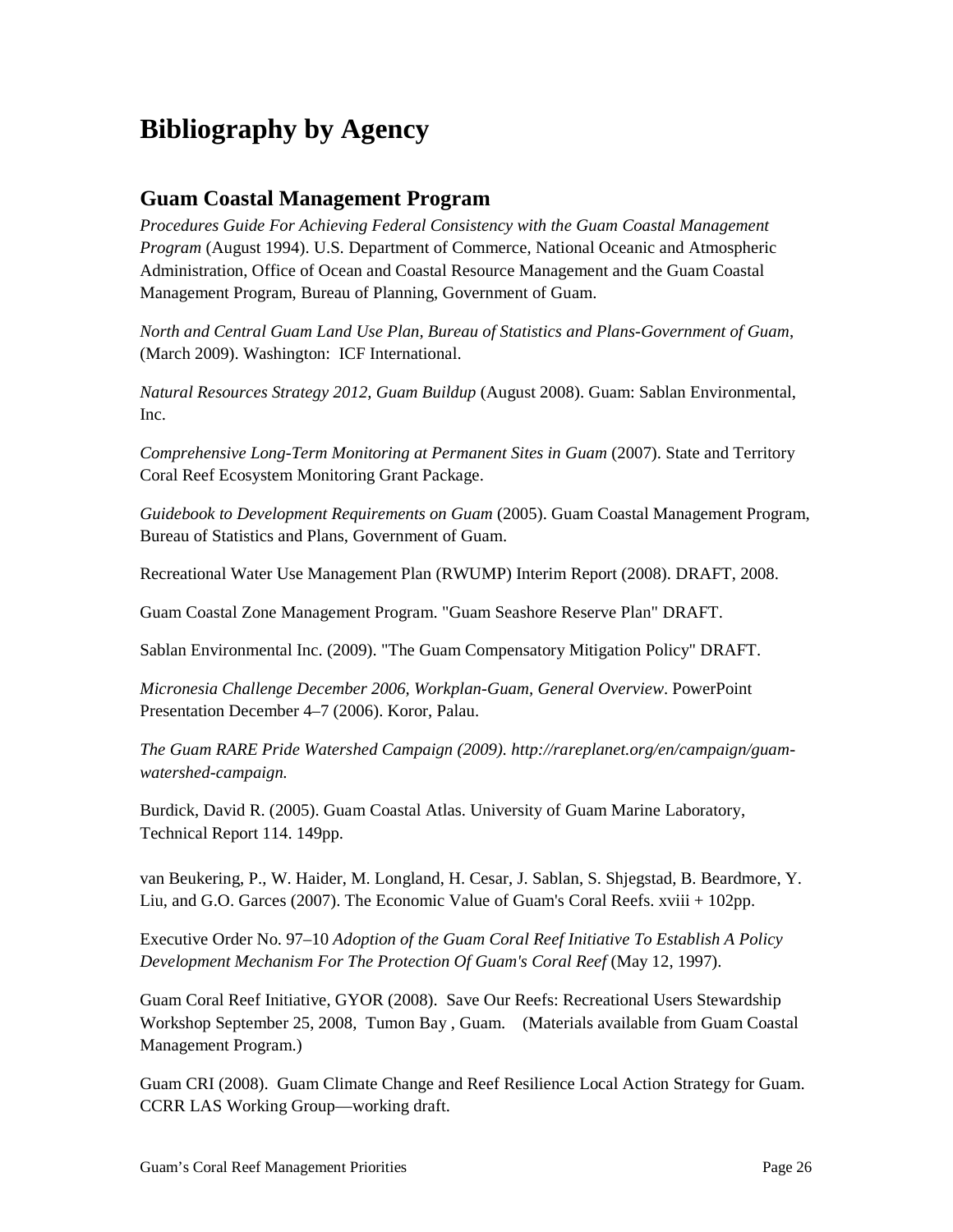Guam CRI (2005). Fisheries Management LAS spreadsheet—working draft.

# **Bureau of Statistics and Plans**

Sensitivity of Coastal Environments and Wildlife to Guam and the Northern Marianas Islands Atlas. National Oceanic Atmospheric Administration, National Ocean Service Office of Response and Restoration Hazardous Materials Response Division (August 2005). Seattle, Washington.

Direct, Cumulative and secondary Impacts of Personal Watercraft in East Agana Bay (April 2006). Bureau of Statistics and Plans, Hagatna, Guam.

Report To Identify, Map and Analyze Basic SCUBA Instructional Dive Sites and Develop Plans to Help Reduce Pressures on Guam's Coral Reefs. Bureau of Statistics and Plans—pending final completion by August 2009.

Locations and Names of Shallow Water Mooring Systems & Popular Dive sites. GIS Shape files at the Bureau of Statistics and Plans, August 2007

Locations of Guam Land Use/Seashore Protection Commission and Federal Consistency Projects. GIS shape files at the Bureau of Statistics and Plans, August 2007

# **Department of Agriculture**

5 GCA GOVERNMENT OPERATIONS CH. 60 Department of Agriculture.

5 GCA GOVERNMENT OPERATIONS CH. 63 FISH, GAME, FORESTRY & CONSERVATION.

Title 16 NATURAL RESOURCES AND RECREATION. CHAPTER 2 FISHING REGULATION.

GUAM DIVISION OF AQUATIC AND WILDLIFE RESOURCES. ANNUAL PERFORMANCE REPORTS. FY 2007. March 30, 2008 Final Division of Aquatic and Wildlife, Department of Agriculture.

Department of Agriculture, Civilian Volunteer Conservation Officer Reserve Program Rules and Regulations.

Guam Department of Agriculture, Division of Aquatic and Wildlife Resources (2005). Guam Comprehensive Wildlife Strategy (GCWCS). pp256.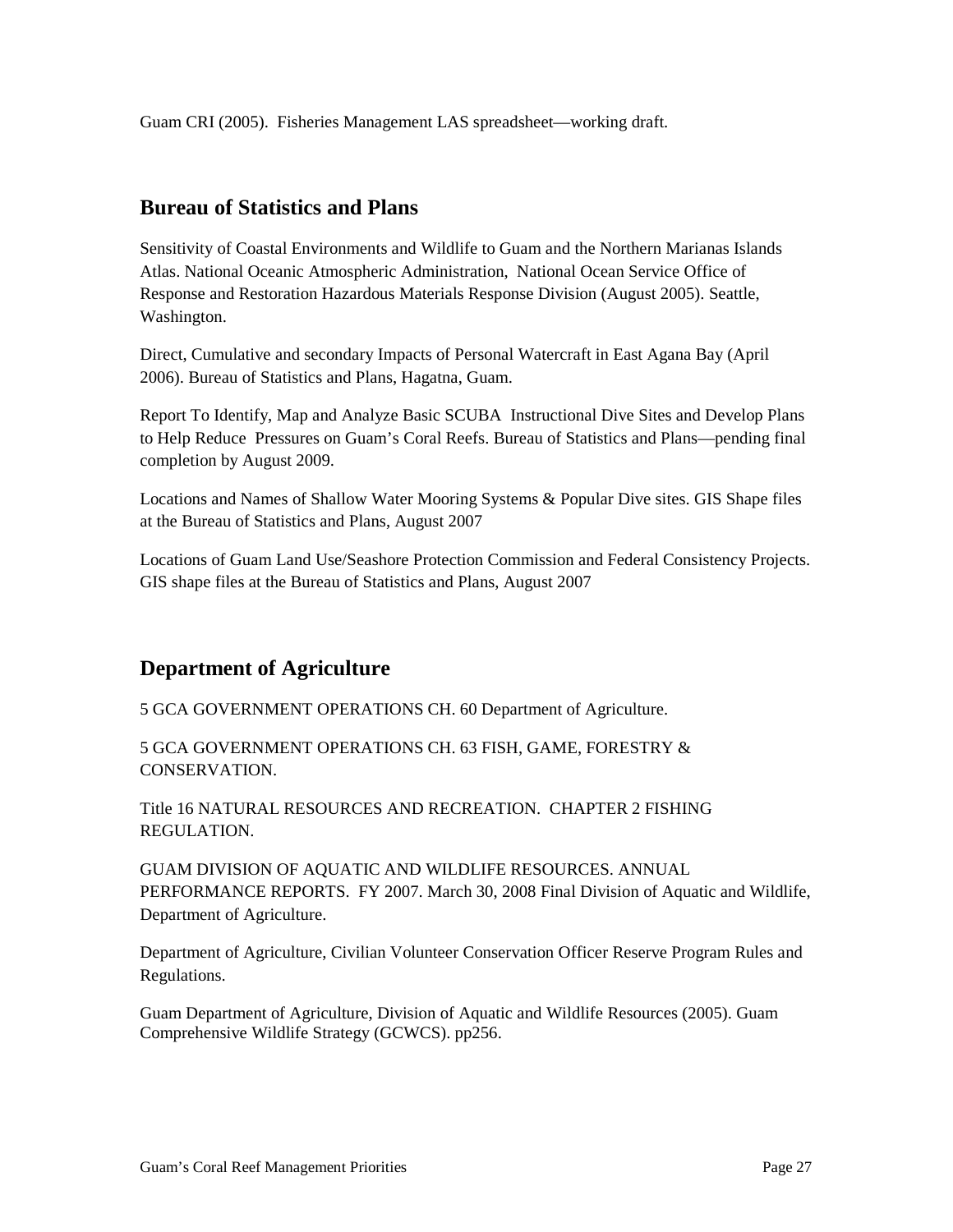# **Division of Forestry and Soil Resources**

Cetti Watershed Reforestation Implementation Plan for Kilo Wharf Extension Project—DRAFT (June 2008). USDA Forest Service.

Cetti Bay Operational Plan (October 25, 2006).

Cetti Bay Reforestation Monitoring Plan. Developed by USDA Forest Service. Government of Guam Division of Forestry and Soil, USFWS, NOAA and ACOE.

Cetti Watershed Sediment Gage Installation and Effectiveness Monitoring Program. USDA Forest Service Institute of Pacific Islands Forestry

Resource Assessment (May 1995). Ugum Watershed, Guam. Prepared by United States Department of Agriculture Natural Resources Conservation Service Pacific Basin, Agana, Guam.

Vegetation Strategy for Southern Guam—DRAFT (September 2002). A collaborative report by, Bell, Fred, Falanruw, Margie, Lawrence, Bart, Limtiaco, Dave and Duane Nelson.

Fouha Demonstration Project. Construction and Materials Specifications. Prepared by USDA– Natural Resources Conservation Service (NRCS).

## **Guam Environmental Protection Agency (GEPA)**

GEPA–Water Programs Division. Accessed at: http://node.guamepa.net/programs/water/index.html

GEPA Draft Recreational Beach Monitoring Plan for Guam Coastal Waters. Accessed at: http://node.guamepa.net/programs/emas/index.html

GEPA Non Point Source Pollution Program. Accessed at: http://node.guamepa.net/programs/water/poll.html

Sediment TMDL Ugum Watershed, Guam USA–DRAFT (September 14, 2006). Prepared by: Tetra Tech, Inc. and US Environmental Protection Agency.

# **Joint Agency Documents**

Clean Water Action Plan for Guam, Unified Watershed Assessment (September 15, 1998).

Guam Comprehensive Watershed Planning Process. Guam Environmental Protection Agency in cooperation with the Bureau of Statistics and Plans, Guam Coastal Management Program (October 2003).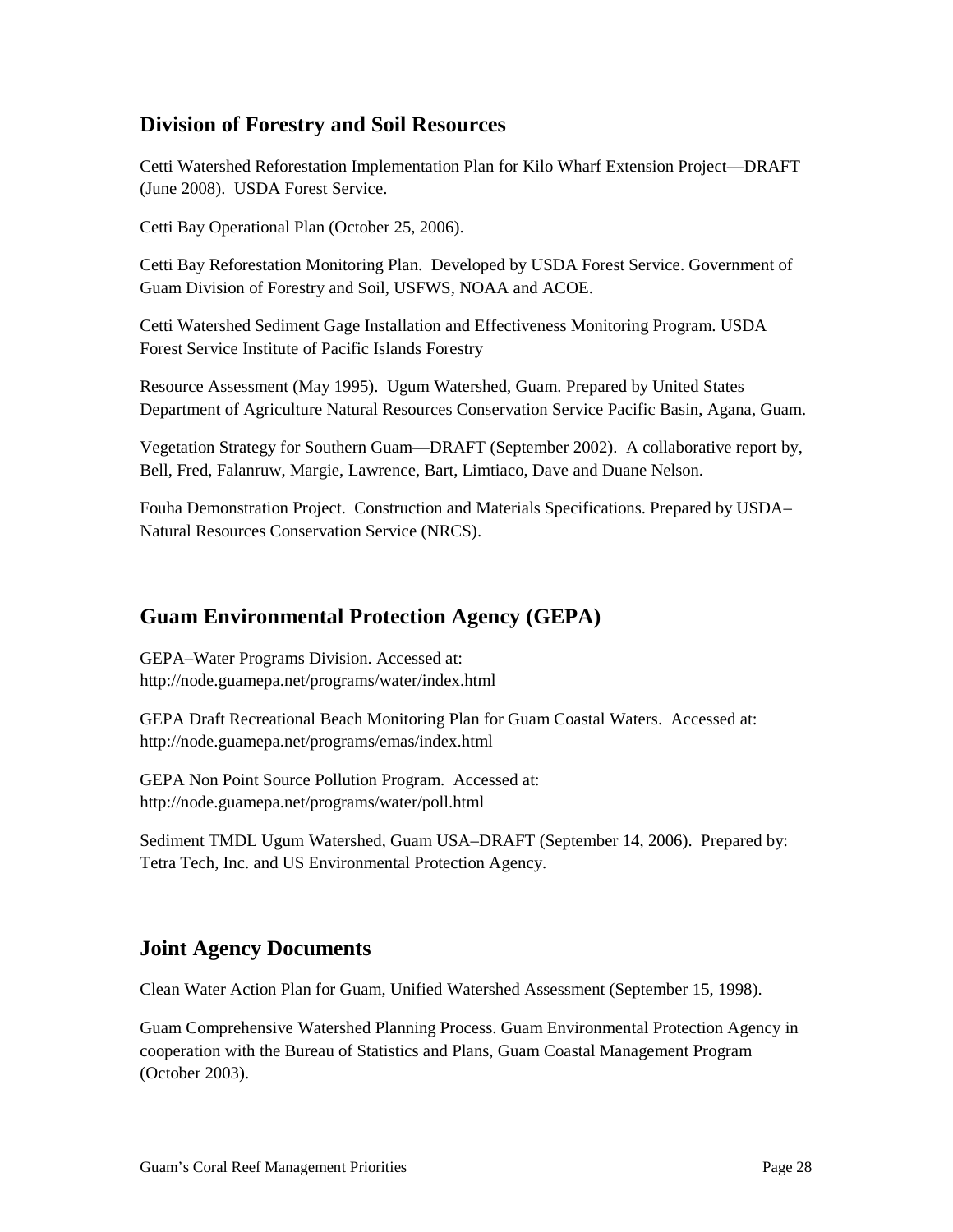Jennifer Kozlowski and Bill Millhouser (eds.) (May 2008). *Report on the Status of Local Action Strategies to Conserve and Protect Coral Reefs for years 2002–2006, Report to the U.S. Coral Reef Task Force from the Task Force Steering Committee.*

# **Citations for Capacity Assessment[1](#page-28-0)**

### **2008 Status of the Reefs**

Burdick, D., V. Brown, J. Asher, M. Gawel, L. Goldman, A. Hall, J. Kenyon, T. Leberer, E. Lundblad, J. McIlwain, J. Miller, D. Minton, M. Nadon, N.Pioppi, L. Raymundo, B. Richards, R. Schroeder, P. Schupp, E. Smith and B. Zgliczynski (2008). The State of Coral Reef Ecosystems of Guam. pp. 465-510. In: J.E. Waddell and A.M. Clarke (eds.), The State of Coral Reef Ecosystems of the United States and Pacific Freely Associated States: 2008. NOAA Technical Memorandum NOS NCCOS 73. NOAA/NCCOS Center for Coastal Monitoring and Assessment's Biogeography Team. Silver Spring, Maryland. 569pp.

Burdick, D., V. Brown, J. Asher, M. Gawel, L. Goldman, A. Hall, J. Kenyon, T. Leberer, E. Lundblad, J. McIlwain, J. Miller, D. Minton, M. Nadon, N.Pioppi, L. Raymundo, B. Richards, R. Schroeder, P. Schupp, E. Smith and B. Zgliczynski (2008). Status of the Coral Reef Ecosystems of Guam: 2008. Guam Coral Reef initiative.

#### **2005 Status of the Reefs**

Porter, V., Leberer, T., Gawel, M., Burdick, D., Gutierrez, J., Torres, V. and Lujan, E. (2005). "The State of the Coral Reef Ecosystems of Guam" in The State of Coral Reef Ecosystems of the United States and Pacific Freely Associated States: 2005. NOAA Technical Memorandum NOS NCCOS 11. NOAA/NCCOS Center for Coastal Monitoring and Assessment's Biogeography Team. Silver Spring, Maryland. 522pp.

Porter, V., Leberer, T., Gawel, M., Burdick, D., Gutierrez, J., Torres, V. and Lujan, E. (2005). *Status of the Coral Reef Ecosystems of Guam.* University of Guam Press, Mangilao. Technical Report 113. 80pp.

### **Coral Reef Economic Valuation:**

van Beukering, P., H. Wolfgang, M. Longland, H. Cesar, J. Sablan, S. Shjgstad, B. Beardmore, Y. Liu and G. O. Garces (2007). University of Guam Technical Report No. 116: The economic value of Guam's coral reefs. pp6.

### **Pacific CREIOS Workshop:**

NOAA Coral Reef Conservation Program (2009). Pacific CREIOS Workshop Report.

<span id="page-28-0"></span><sup>&</sup>lt;sup>1</sup> This includes documents that were identified during the literature review that will have application for the second phase of this project: Coral reef management capacity assessment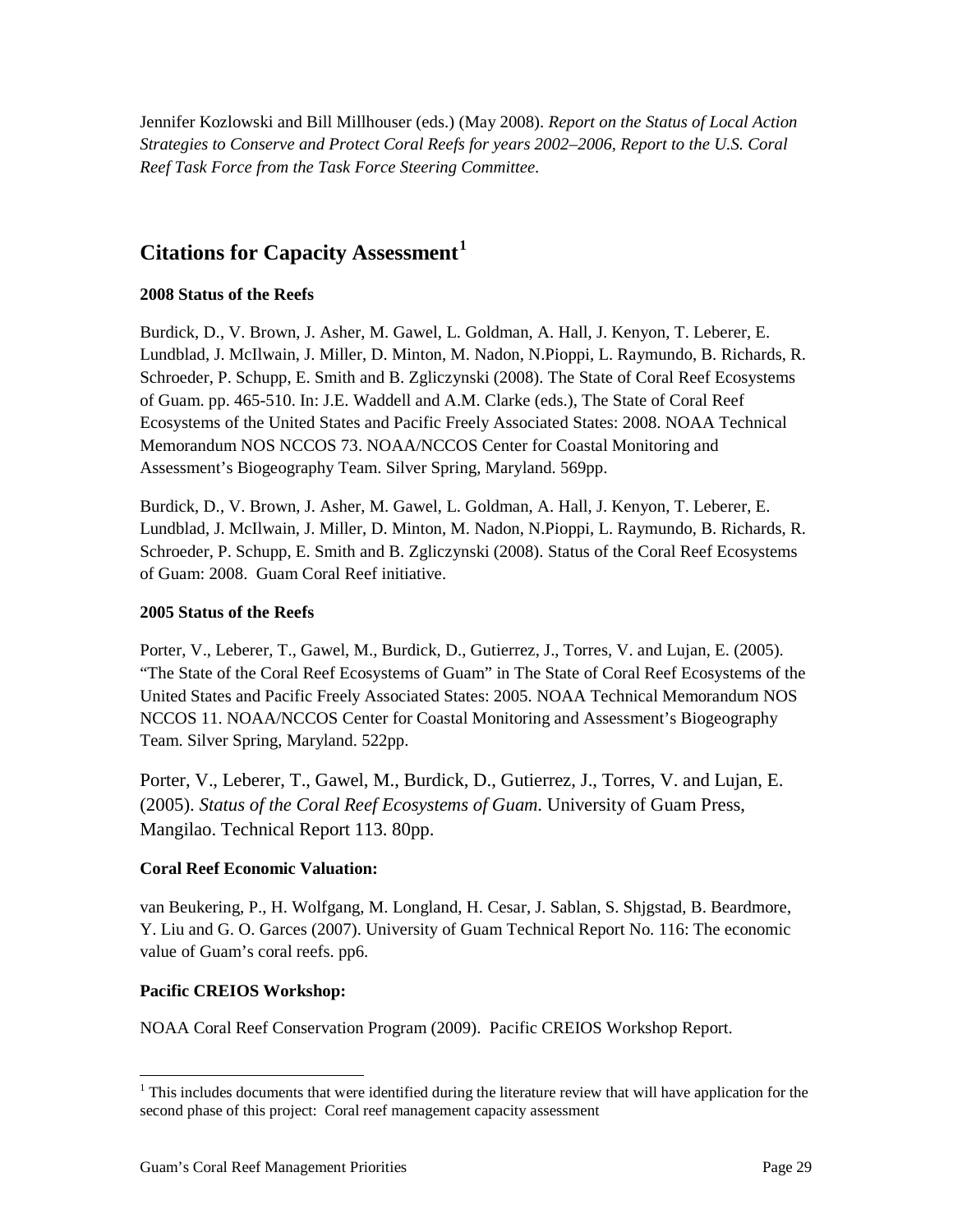Workshop held November 18–20, 2008, in Honolulu, HI. Accessed at: [http://coralreef.noaa.gov/creios/pac\\_report.pdf](http://coralreef.noaa.gov/creios/pac_report.pdf)

NOAA Coral Reef Conservation Program (2008). Pacific CREIOS Workshop Briefing Book. Accessed at: [http://coralreef.noaa.gov/creios/pac\\_brfbook.pdf](http://coralreef.noaa.gov/creios/pac_brfbook.pdf)

Guam Coral Reef Initiative (2008). Pacific CREIOS Workshop: Guam Team Presentation. Accessed at: [http://coralreef.noaa.gov/creios/pac\\_guam.pdf](http://coralreef.noaa.gov/creios/pac_guam.pdf)

### **Guam Year of the Reef**

GYOR (2008). Abstract Booklet. Guam Coral Reef Symposium 2008. Accessible at: [http://www.guamiyor08.com/files/Abstract\\_Booklet\\_web.pdf](http://www.guamiyor08.com/files/Abstract_Booklet_web.pdf)

#### **Other:**

Gombos, M., J. Gutierrez and V. Brown (2007). Guam Coral Reef MPA Summary. pp89–96. In Wusinich-Mendez, D. and C. Trappe (ed.) (2007). Report on the Status of Marine Protected Areas in Coral Reef Ecosystems of the United States Volume 1: Marine Protected Areas Managed by U.S. States, Territories and Commonwealths: 2007. NOAA Technical Memorandum NOS. NOAA Coral Reef Conservation Program. Silver Spring, Maryland. 153pp. http://node.guamepa.net/programs/emas/index.html

All Islands Committee (2009). Guam overview. Accessed at: [http://allislandscorals.org/index.php?option=com\\_content&task=view&id=45&Itemid=55](http://allislandscorals.org/index.php?option=com_content&task=view&id=45&Itemid=55)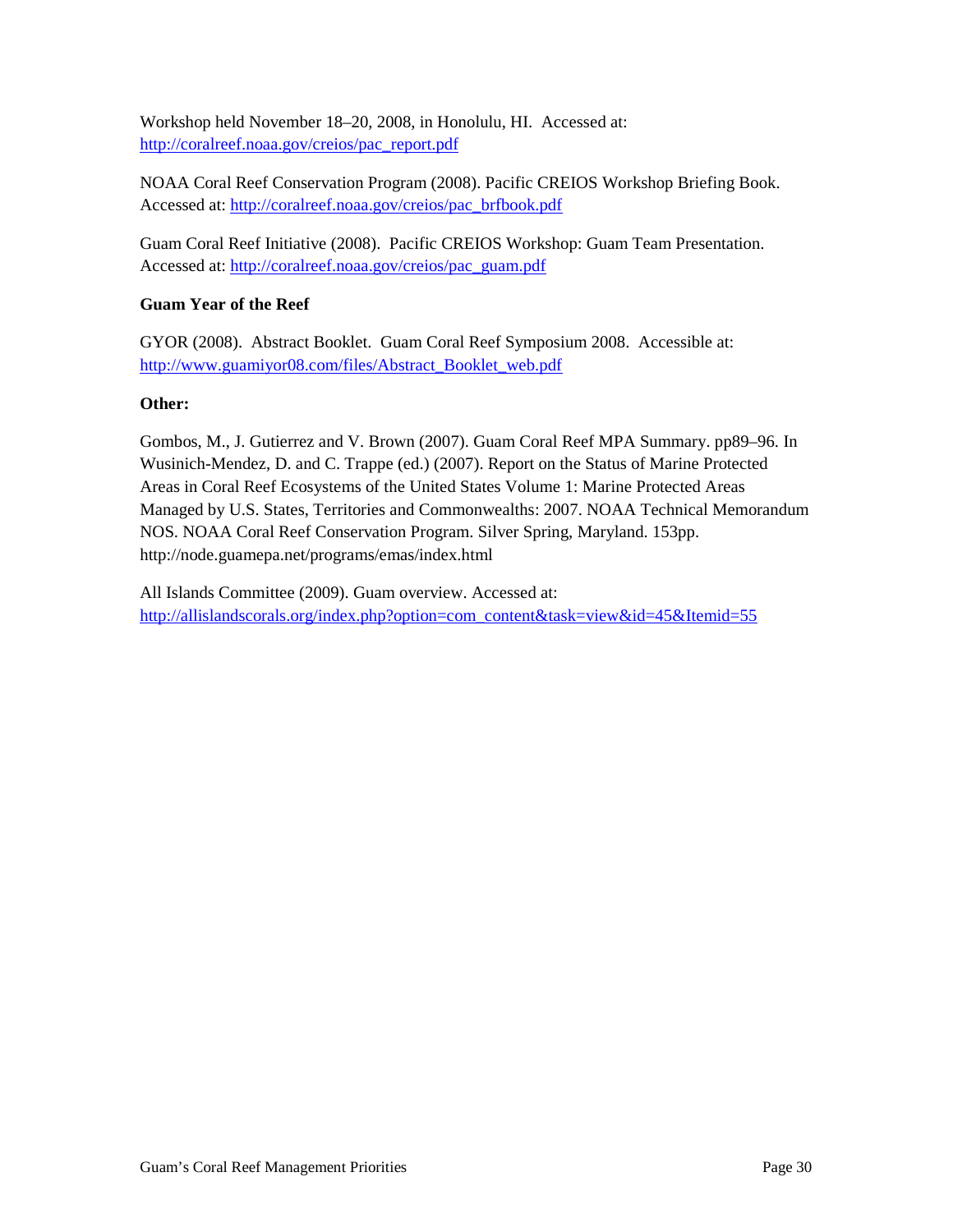# **APPENDIX 3: PRELIMINARY IDENTIFICATION OF CAPACITY GAPS**

During the interviews with coral reef managers in Guam, facilitators worked to understand the working relationship between managers and management documents. Facilitators noted and identified challenges to and current deficiencies in achieving stated goals and objectives, noting specific capacity gaps that likely will need attention.

Using a tool developed by the Coastal Resources Center at the University of Rhode Island for comparative assessments of coastal ecosystem governance, a capacity and governance baseline was established from data collected during the pre-workshop interviews. This approach involves three categories, phrased as key statements, for enabling conditions that allow an initiative to successfully execute a sustained plan of action designed to influence the course of events in an ecosystem.

The three categories are constituencies, commitment and capacity. This baseline will also identify the immediate capacity gaps that are directly related to implementing this strategic approach. These gaps will be explored further and a capacity assessment will be developed in phase II of this effort, beginning in fiscal year 2010.

### **Constituencies**

Premise: *To achieve success, a core of well-informed and supportive constituencies comprised of stakeholders in both the private sector and government agencies must actively support the program.*

### Measures:

- 1. The user groups who are affected by your program understand and support the goals, strategies and targets.
- 2. There is public support for your program.
- 3. The institutions that assist in implementing your program, or the institutions that are affected by the plan, understand and support it.

### **Results:**

The goals of the Guam Coastal Management Program (GCMP) are strongly supported by key resource managers in the Guam EPA, the Department of Agriculture and several prominent nongovernmental organizations, including The Nature Conservancy. These resource managers understand the need for strengthened controls over land-based sources of pollution, including runoff from construction activities, burning of fields as part of hunting activities and the increasing land disturbance caused by off-road vehicles. All are also in agreement about the potential impacts of the military build-up and the need for careful analysis and mitigation. GCMP staff are working closely with the consultants preparing the EIS governing build-up activities. Beyond the initial circle of resource managers, the support of resource users is more mixed. Some dive shops and other commercial recreational users understand and actively support minimizing the impacts of snorkeling, diving, anchoring and the like. On the other hand, some small, primarily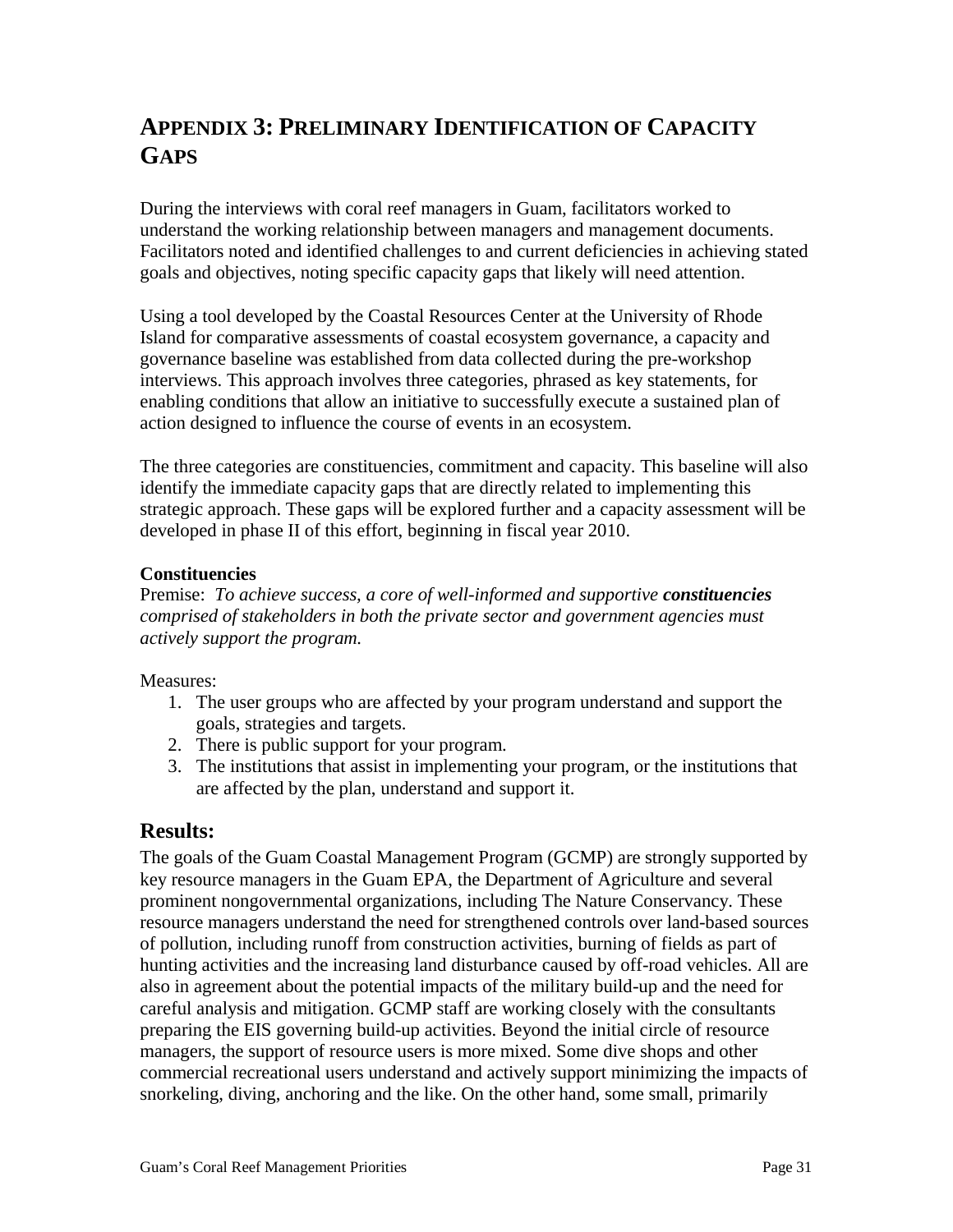foreign-owned recreation operations are less familiar with the goals of marine preserve management and how easily corals can be damaged. Among fishers, support is also mixed. A small, but vocal, group of fishers and their supporters are seeking to increase access to marine preserves on the part of a few users.

# **COMMITMENT**

Premise: *To achieve success, it is necessary that the delegated authorities have expressed commitment to the policies of a program and to the allocation of financial resources required for long-term program implementation.*

Measures:

- 1. The appropriate level of government has formally approved the plan of action.
- 2. The government provided the program with the authorities it needs to successfully implement its plan of action.
- 3. Sufficient financial resources have been committed to fully implement the program over the long-term.

### **Results:**

One of the principal components of coastal resource management in Guam is the system of five marine preserves. There is strong commitment to the reserves on the part of key resource managers, but less support among some fisher groups and their political supporters and some recreational users. A bill currently under consideration would open the preserves to preferred users, but is opposed by the marine resource management community. Encouraging compliance with preserve rules is a key concern. Outreach efforts are generally good. Enforcement is uneven, in part because of inadequate funding and access to boats. Prosecution of violators is almost nonexistent. Regarding land-based sources of pollution, new stormwater regulations are now being reviewed. The intent is to reduce site-based runoff and sedimentation in near-shore waters. There seems to be general support for these new regulations. Planning and zoning controls in near-shore areas need updating and strengthening in order to reduce land-based sources of pollution, minimize impacts on wetlands and maintain aesthetic values.

# **CAPACITY**

Premise: *To achieve success, it is necessary for sufficient capacity be present within the institutions responsible for the program to implement its policies and plan of action.*

Key questions:

- 1. Your program possesses the human resources to implement its plan of action.
- 2. Your program possesses the institutional resources (equipment, materials, etc.) to implement its plan of action.
- 3. There are internal or external barriers to successfully implement plan of action. What are these?